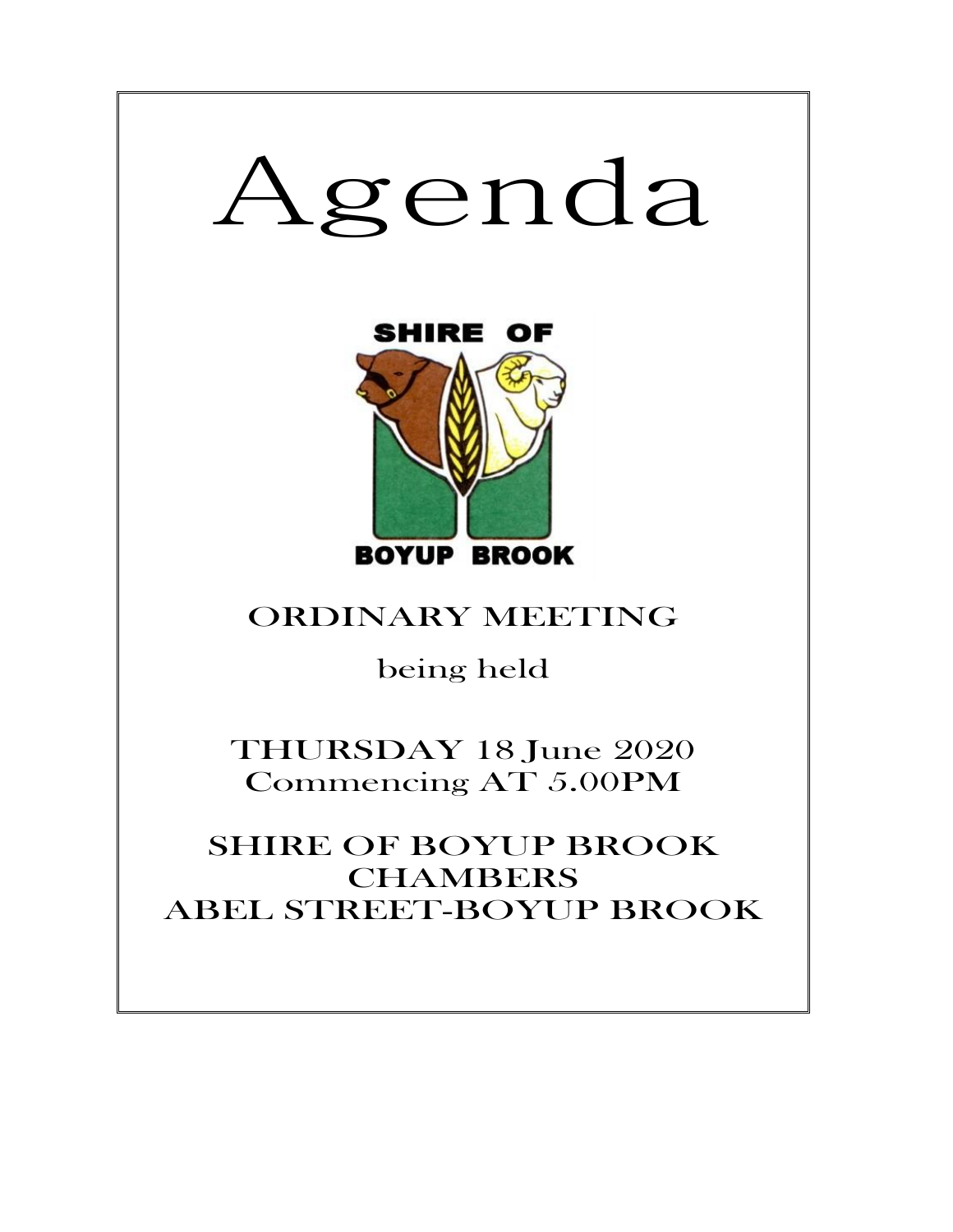## NOTICE OF ORDINARY COUNCIL MEETING

To:- Cr R Walker – Shire President Cr K Moir Cr S Alexander Cr P Kaltenrieder Cr H O'Connell Cr T Oversby Cr A Price Cr E Rear

The next Ordinary Council Meeting of the Shire of Boyup Brook will be held on Thursday 18 June 2020 in the Council Chambers, Shire of Boyup Brook, Abel Street, Boyup Brook – commencing at 5.00pm.

Mr Christopher Smith Chief Executive Officer

Date: 9 June 2020

2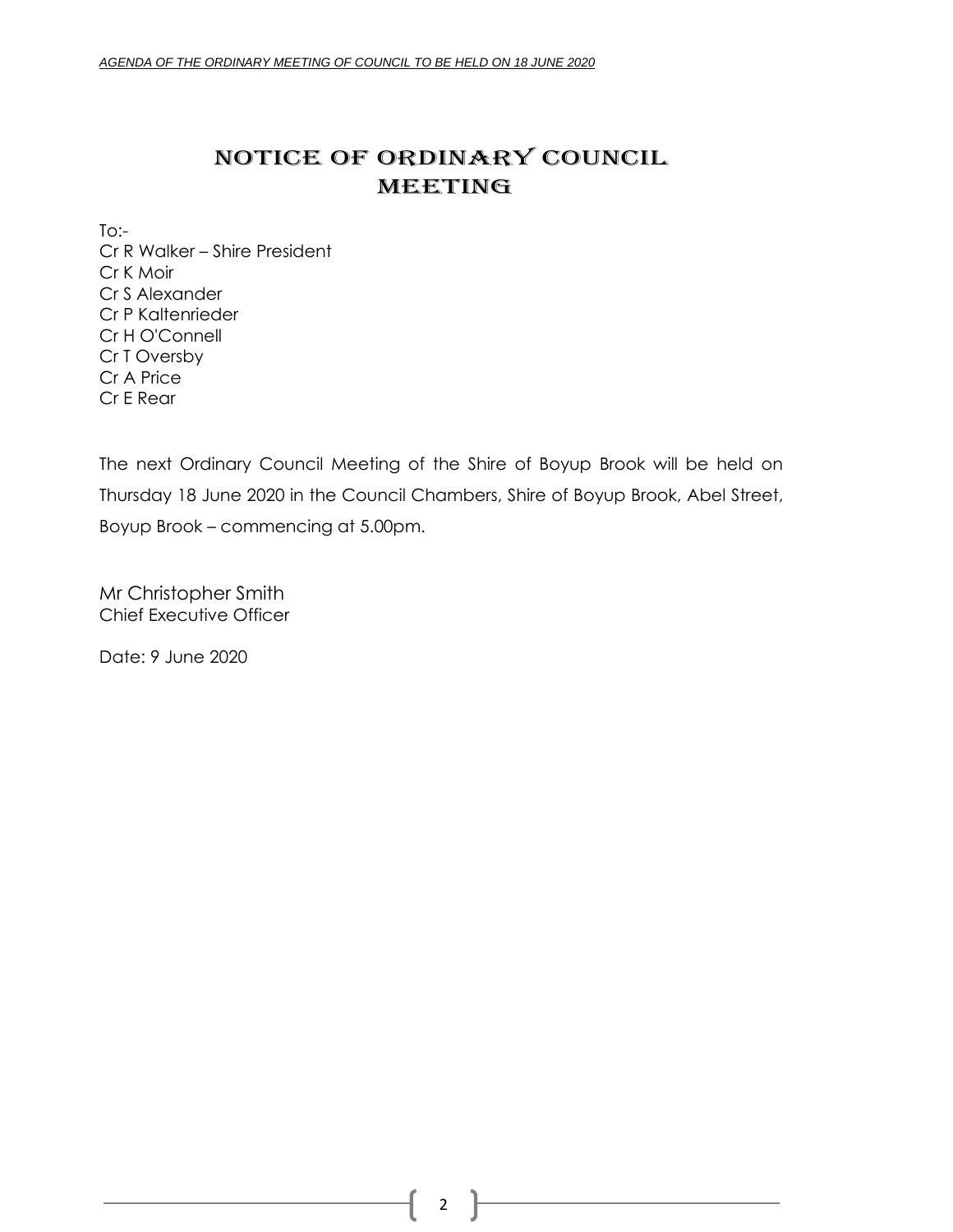#### **TABLE OF CONTENTS**

| 1.3      |                                                                                     |  |
|----------|-------------------------------------------------------------------------------------|--|
| 2        |                                                                                     |  |
| 2.1      |                                                                                     |  |
| 3        |                                                                                     |  |
| 4        |                                                                                     |  |
| 5        |                                                                                     |  |
| 6<br>6.1 |                                                                                     |  |
| 7        |                                                                                     |  |
| 8        |                                                                                     |  |
| 9        |                                                                                     |  |
| 9.1      |                                                                                     |  |
|          |                                                                                     |  |
|          |                                                                                     |  |
|          |                                                                                     |  |
| 11       |                                                                                     |  |
| 12       | URGENT BUSINESS BY APPROVAL OF THE PRESIDENT OR A MAJORITY OF COUNCILLORS PRESENT30 |  |
| 13       |                                                                                     |  |
| 14       |                                                                                     |  |
| 15       |                                                                                     |  |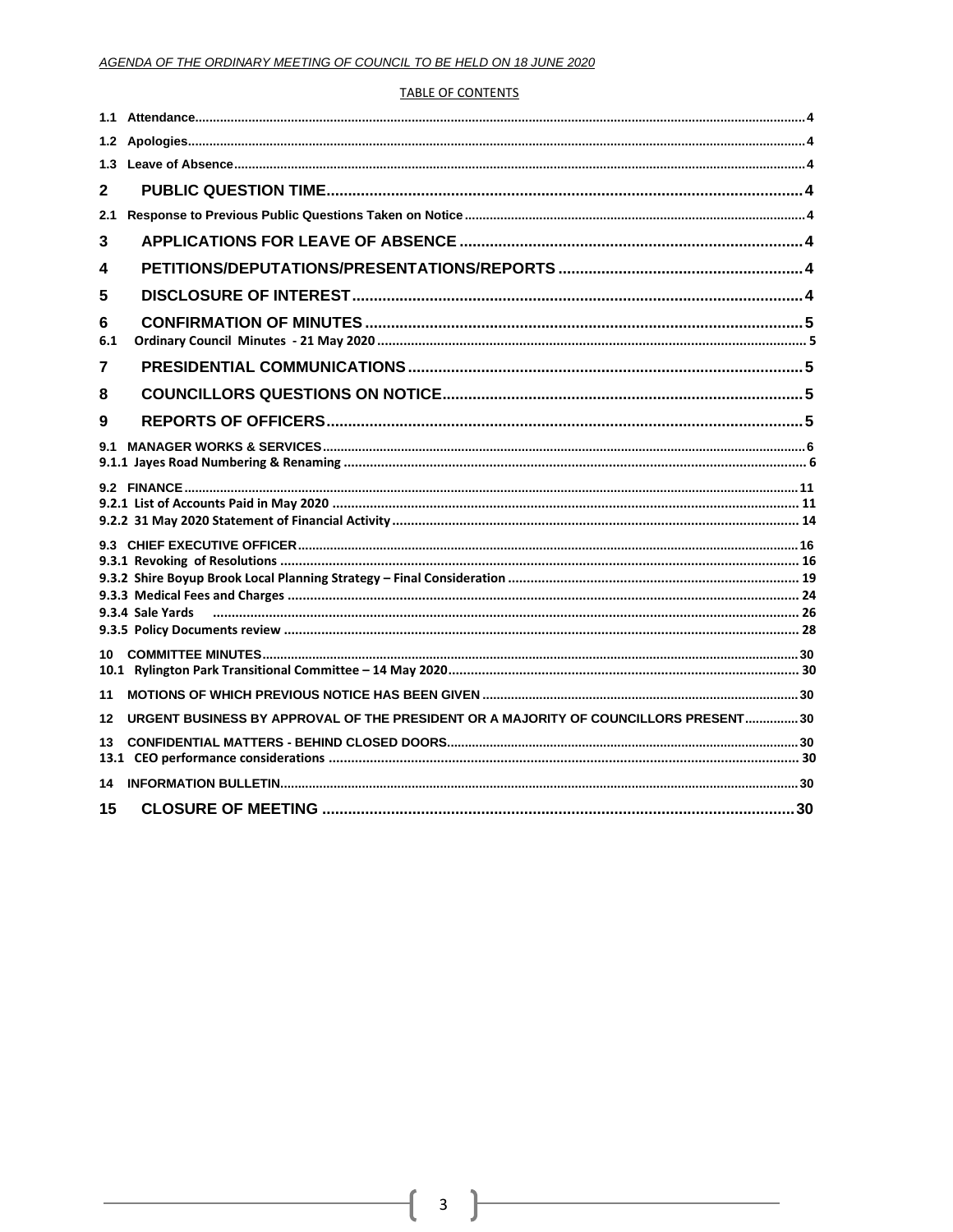## <span id="page-3-0"></span>**RECORD OF ATTENDANCE/APOLOGIES/LEAVE OF ABSENCE PREVIOUSLY APPROVED**

## **1.1 Attendance**

- Cr R Walker Shire President Cr S Alexander Cr P Kaltenrieder Cr K Moir Cr H O'Connell Cr T Oversby Cr A Price Cr E Rear
- STAFF: Mr Chris Smith (CEO) Mr Peter Dittrich (Manager Governance) Ms Vanessa Crispe (Coordinator Works, Projects and Assets) Mrs Maria Lane (Executive Assistant)
- <span id="page-3-1"></span>**1.2 Apologies**
- <span id="page-3-2"></span>**1.3 Leave of Absence**
- <span id="page-3-3"></span>**2 PUBLIC QUESTION TIME**
- <span id="page-3-4"></span>**2.1 Response to Previous Public Questions Taken on Notice**
- <span id="page-3-5"></span>**3 APPLICATIONS FOR LEAVE OF ABSENCE**
- <span id="page-3-6"></span>**4 PETITIONS/DEPUTATIONS/PRESENTATIONS/REPORTS**
- <span id="page-3-7"></span>**5 DISCLOSURE OF INTEREST**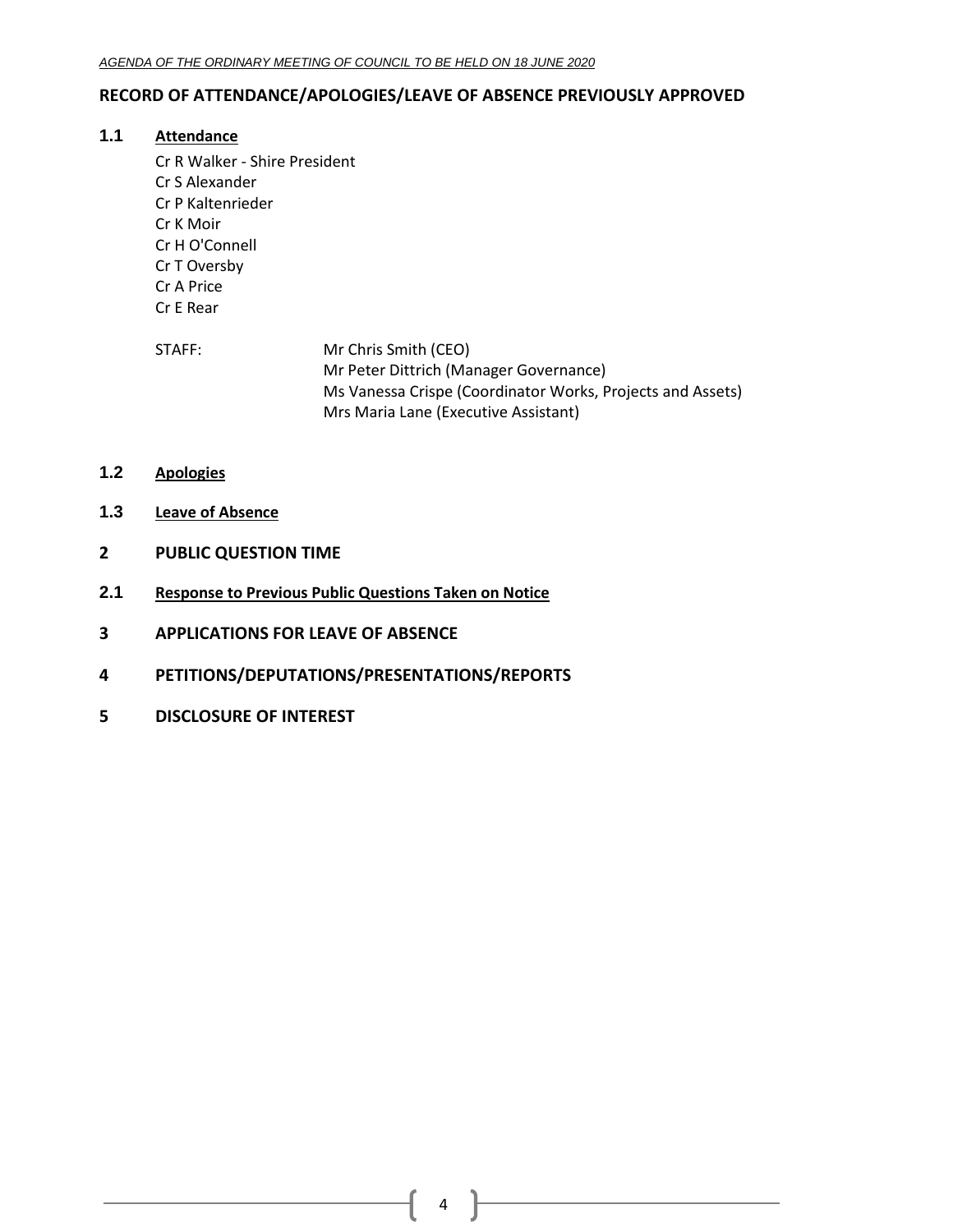## <span id="page-4-1"></span><span id="page-4-0"></span>**6 CONFIRMATION OF MINUTES**

## **6.1 Ordinary Council Minutes - 21 May 2020**

## **OFFICER RECOMMENDATION - Item 6.1**

That the minutes of the Ordinary Council Meeting held on Thursday 21 May 2020 be confirmed as an accurate record.

## <span id="page-4-2"></span>**7 PRESIDENTIAL COMMUNICATIONS**

## <span id="page-4-3"></span>**8 COUNCILLORS QUESTIONS ON NOTICE**

Nil

## <span id="page-4-4"></span>**9 REPORTS OF OFFICERS**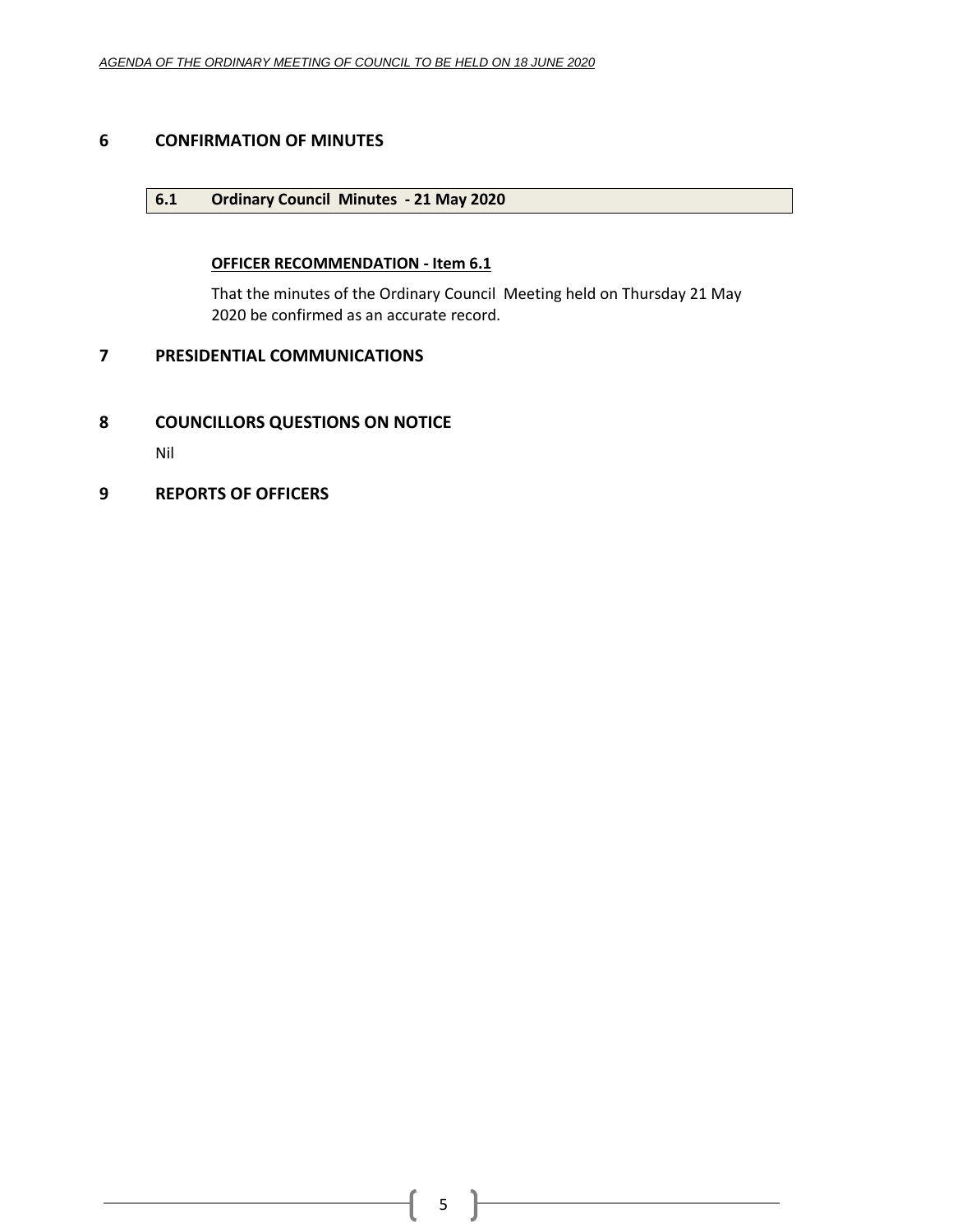#### <span id="page-5-0"></span>**9.1 MANAGER WORKS & SERVICES**

#### <span id="page-5-1"></span>**9.1.1 Jayes Road Numbering & Renaming**

*Location: Boyup Brook Town Site Applicant: N/A File: Jayes Rd Disclosure of Officer Interest: None Date: 8 June 2020*

*Author: Vanessa Crispe – Coordinator Works, projects and Assets Authorizing Officer: Christopher Smith - Chief executive Officer Attachments: Letter of Approval*

# \_\_\_\_\_\_\_\_\_\_\_\_\_\_\_\_\_\_\_\_\_\_\_\_\_\_\_\_\_\_\_\_\_\_\_\_\_\_\_\_\_\_\_\_\_\_\_\_\_\_\_\_\_\_\_\_\_\_\_\_\_\_\_\_\_\_\_\_\_\_\_\_\_

## **SUMMARY**

The renaming of Jayes Road in order to resolve a numbering issue was brought to the Council at the 2019 November 2020 February and 2020 March Ordinary Meetings. The matter is being presented to Council for information according to the resolution from the March Ordinary meeting.

## **MOVED: Cr Oversby SECONDED: Cr Kaltenrieder**

**That Council:**

- **1. Approve the following road network and addressing changes:**
	- **Rename Jayes Road north from the Abel Street intersection. Property numbering to begin at the Abel St intersection and increase heading north. The names selected for the new roads from Policy P.08 in order of preference are Bode, Dent and Cailes.**
	- **Rename Jayes Road south from the Abel Street intersection. Property numbering to remain unchanged. The names selected for the new roads from Policy P.08 in order of preference are Cailes, Dent and Bode.**
- **2. Direct the CEO to engage the community in a three-week consultation period with direct consultation undertaken with any ratepayers requiring an address change. Submissions to be reported to council at the April 2020 ordinary meeting.**

**CARRIED 8/0**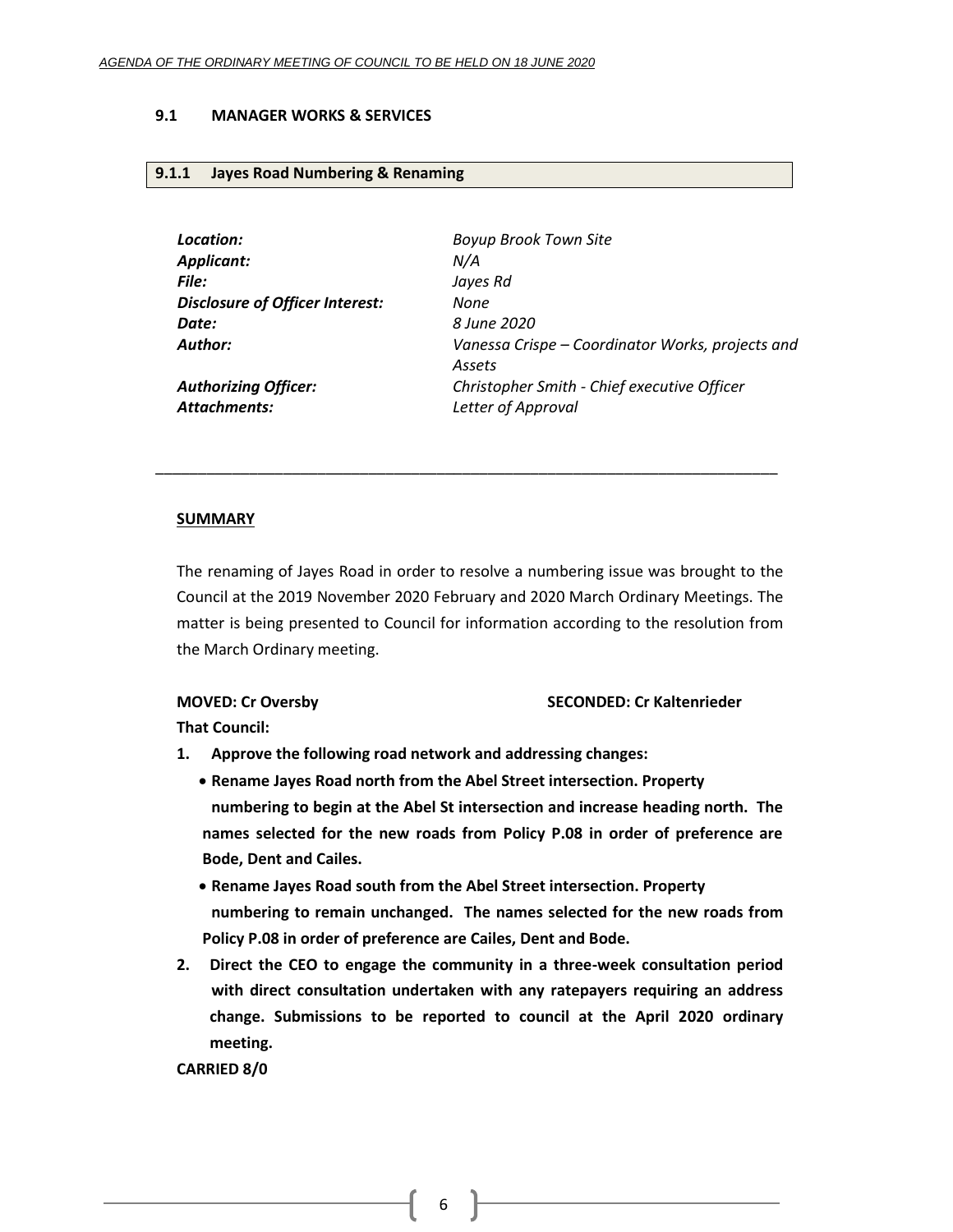#### **BACKGROUND**

The rural property addressing scheme was implemented a number of years ago across Australia as a solution to problems with locating rural properties, particularly for emergency services. The system is distance based with property numbers being determined according to their distance from the designated start of the road. Most properties within the Shire have been allocated a new address under the scheme but requests for numbers continue to be received, mostly for new properties. A recent numbering request highlighted a problem on Jayes Road within the Boyup Brook town site locality (not to be confused with rural Jayes Road south of the town).

Community consultation was undertaken with only one enquiry asking the question to change the Jayes Rural road instead. After the consultation process was completed an application and letter requesting approval for the name changes was sent to the Geograhic Names Committee – Landgate.

#### **COMMENT**

Correspondence with approval was received from the Geographic Names Committee – Landgate, advising the following:

The naming proposal was considered to be appropriate by the Geographic Names Committee – Landgate.

Rename Jayes Road between Abel Street and Knapp Street **CAILES STREET** as depicted on the attached map, by Ministerial Order.

Rename a portion of Jayes Road to **BRIDGETOWN-BOYUP BROOK ROAD** as depicted on the attached map, by Ministerial Order.

Rename Jayes Road between Abel Street to the north eastern corner point of DP225864 Lot 147 **BODE STREET** as depicted on the attached map, by Ministerial Order.

Rename Boyup Brook-Arthur Road to **BODE STREET** as depicted on the attached map, by Ministerial Order.

Landgate's preference is for road names to begin and end at logical points. With that in mind, and acknowledging that there is a townsite boundary, Landgate's preference would be that the northern portion of road to be renamed will start from the intersection of Boyup Brook Road North and Boyup Brook-Arthur Road. This intersection is approximately 250m further north than the townsite boundary point.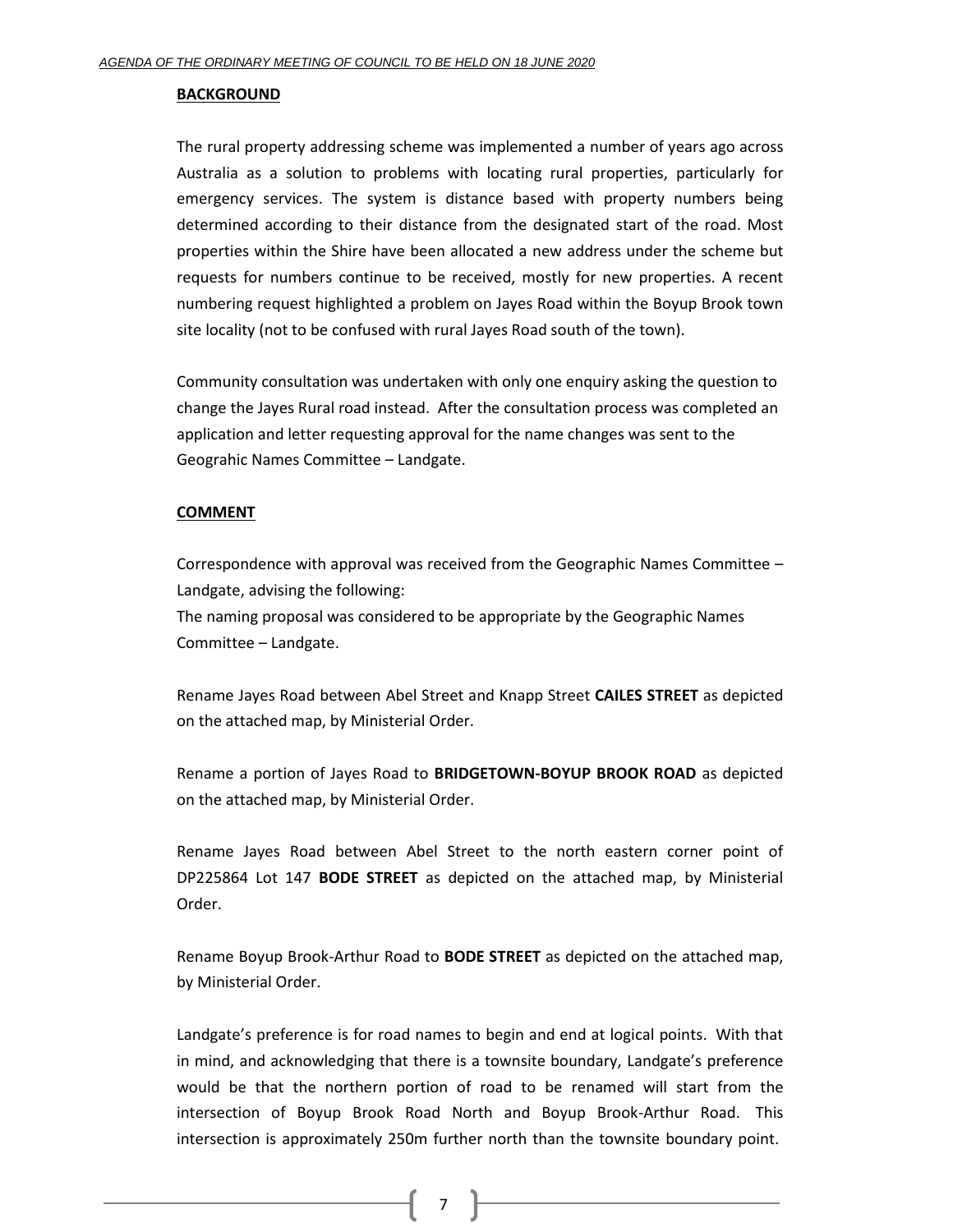#### *AGENDA OF THE ORDINARY MEETING OF COUNCIL TO BE HELD ON 18 JUNE 2020*

Whilst Landgate acknowledge this may affect RSA measurements the amount is minimal. As most RSAs were rolled out 15-20 years ago many are not "spot on" any more due to road realignments and town bypasses that have happened over the years. As there are known numbers along this and other affected roads, Landgate's suggestion for future allocations is to measure from known surrounding numbers. This is what Landgate have suggested to all Shires who have road extent changes. With that in mind, Landgate are also renaming the southern portion of Jayes Road to the intersection with Knapp St and look to extend Bridgetown-Boyup Brook Road to the same intersection with Knapp St. This extension will not affect any RSA numbering as the numbering is coming from Bridgetown into Boyup Brook nor will it affect any current addressing.

Landgate have also advised in relation to commemorative naming, they have moved away from the use of "early settler" names unless there is other stronger community contribution and involvement from these individuals within the area. Landgate's preference is for an individual to have a strong commitment to the area where the name is being used rather than they just owned land. Landgate encourage Local Governments to consult with local Aboriginal groups for appropriate naming where possible.

Landgate's suggestion for commemorative naming would be to look at naming a building or a structure within a park after your early settlers. This type of naming does not need approval from Geographic Naming Team.

#### **CONSULTATION**

Landgate - Location Data Maintenance Adrian Nicoll – Shire of Boyup Brook Town Planner

## **STATUTORY OBLIGATIONS**

Nil

## **POLICY IMPLICATIONS**

Nil

## **BUDGET/FINANCIAL IMPLICATIONS**

 $\triangleright$  Cost of under \$1,000 for new street signs and installation.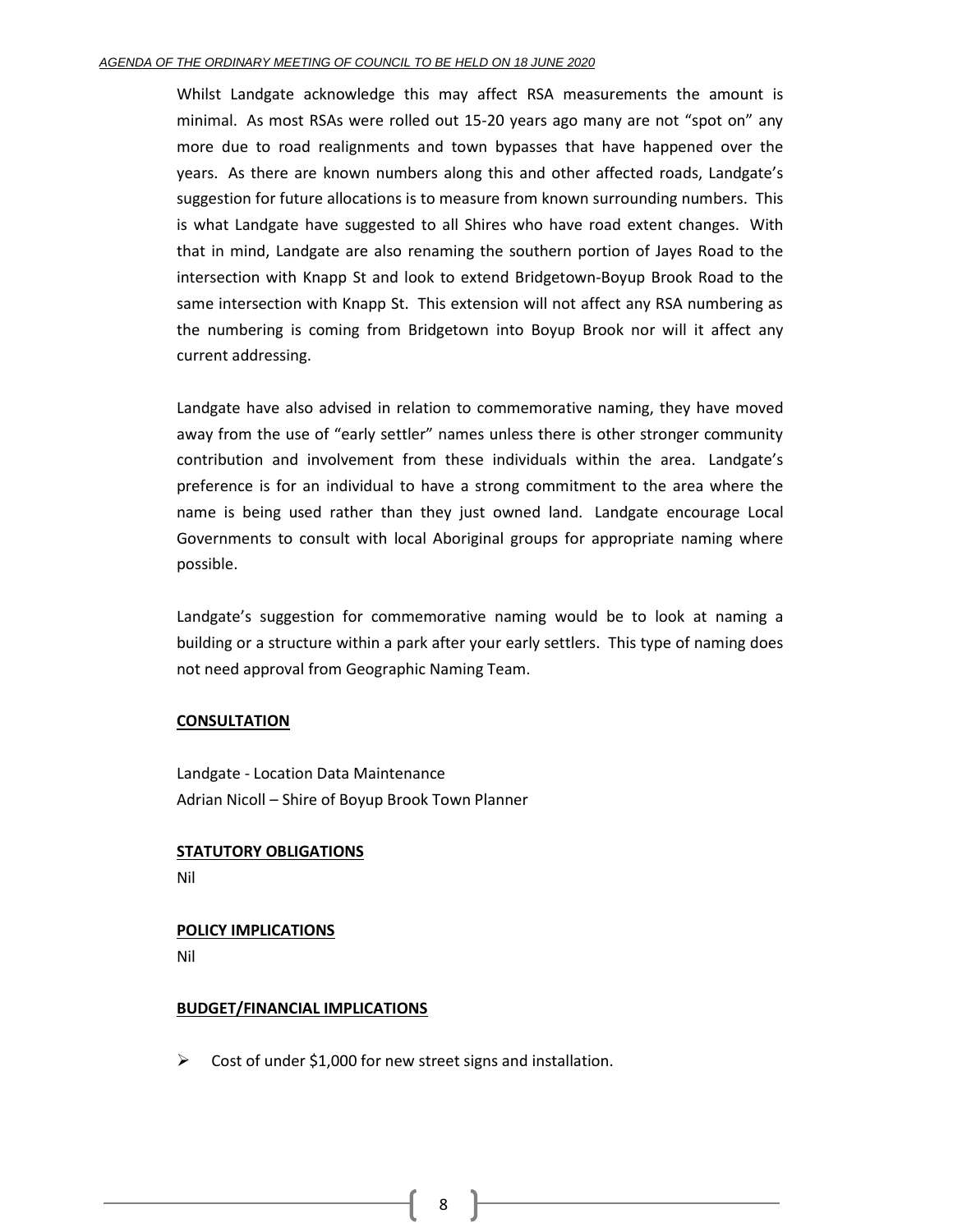## **STRATEGIC IMPLICATIONS**

With reference to the Strategic Community Plan 2017 - 2027



## **SUSTAINABILITY IMPLICATIONS**

➢ **Environmental**

There are no known environmental issues.

➢ **Economic**

There are no known environmental issues.

➢ **Social** With reference to the Strategic Community Plan 2017 - 2027

# **Our Goals**

## **Built Environment**

Improve road infrastructure

## **Social**

- Improve community safety.
- " Promote outdoor activities, community participation, interactions and connections.
- Strengthen an active and vibrant community.

## **VOTING REQUIREMENTS**

Simple majority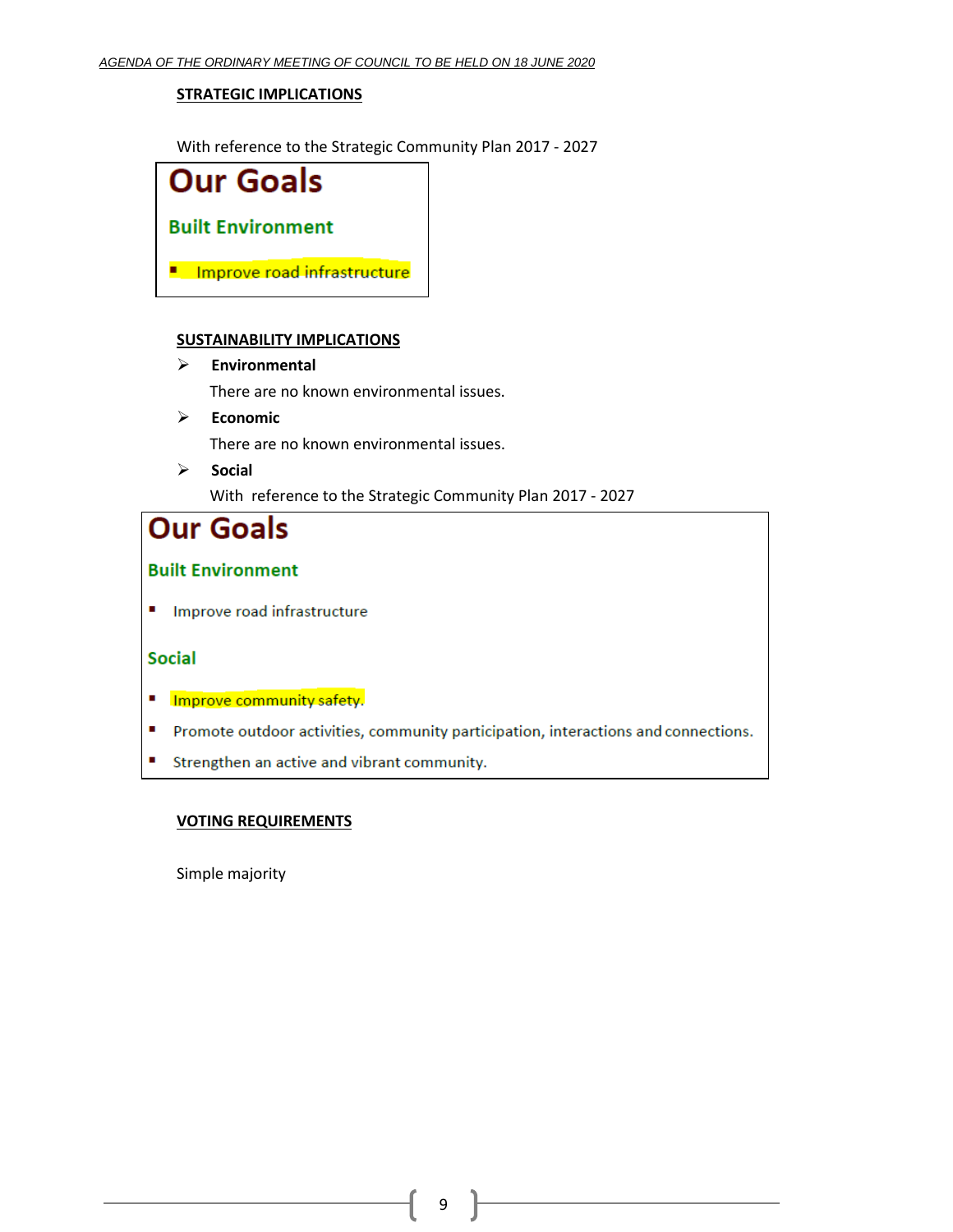#### **OFFICER RECOMMENDATION - Item 9.1.1**

**That Council:**

- **1. Note the approval from the Geographic Naming Committee to rename the whole of Jayes Road within the townsite of Boyup Brook with two new names, increasing the town Boundary and extending the Bridgetown – Boyup Brook Road as follows;**
	- **Rename Jayes Road to Cailes Street between Abel Street and Knapp Street.**
	- **Rename a portion of Jayes Road between the Knapp Street and the town boundary to Bridgetown-Boyup Brook Road.**
	- **Rename Jayes Road to Bode Street between Abel Street and the northern town boundary.**
	- **Rename Boyup Brook Arthur Road to Bode Street from the northern town boundary to the Boyup Brook North Road.**
- **2. Note the suggestion for commemorative naming of a building or a structure within a park after early settlers and naming of roads be based on names with a stronger community contribution and involvement.**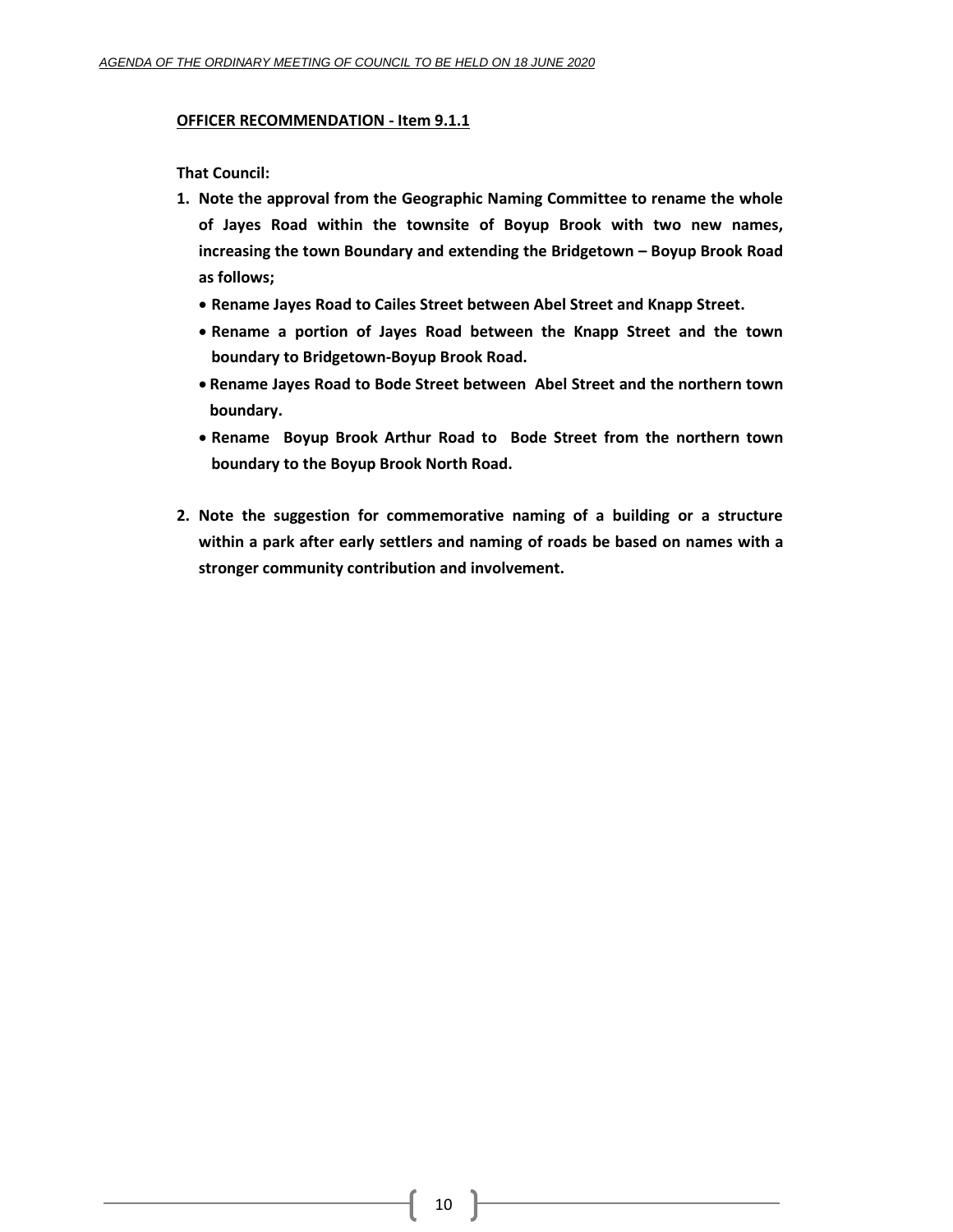#### <span id="page-10-0"></span>**9.2 FINANCE**

#### <span id="page-10-1"></span>**9.2.1 List of Accounts Paid in May 2020**

| Location:                              | Not applicable                      |
|----------------------------------------|-------------------------------------|
| Applicant:                             | Not applicable                      |
| File:                                  | FM/1/002                            |
| <b>Disclosure of Officer Interest:</b> | None                                |
| Date:                                  | 10/06//20                           |
| Author:                                | Carolyn Mallett - Accountant        |
| <b>Authorising Officer:</b>            | Peter Dittrich - Manager Governance |
| Attachments:                           | Yes - List of Accounts Paid in May  |
|                                        |                                     |

\_\_\_\_\_\_\_\_\_\_\_\_\_\_\_\_\_\_\_\_\_\_\_\_\_\_\_\_\_\_\_\_\_\_\_\_\_\_\_\_\_\_\_\_\_\_\_\_\_\_\_\_\_\_\_\_\_\_\_\_\_\_\_\_\_

#### **SUMMARY**

In accordance with the *Local Government (Financial Management) Regulations 1996* the list of accounts paid in May 2020 are presented to Council.

#### **BACKGROUND**

This report presents accounts/invoices received for the supply of goods and services, salaries and wages, and the like which were paid during the period 01 to 31 May 2020.

#### **COMMENT**

The attached listing represents accounts/invoices the shire paid by cheque or electronic means during the period 01 to 31 May 2020.

#### **CONSULTATION**

Nil

#### **STATUTORY OBLIGATIONS**

Local Government (Financial Management) Regulations 1996, Regulations 12 and 13 apply and are as follows:

- *12. Payments from municipal fund or trust fund*
	- *(1) A payment may only be made from the municipal fund or the trust fund —*
	- *(a) if the local government has delegated to the CEO the exercise of its power to make payments from those funds — by the CEO; or*
	- *(b) otherwise, if the payment is authorised in advance by a resolution of the council.*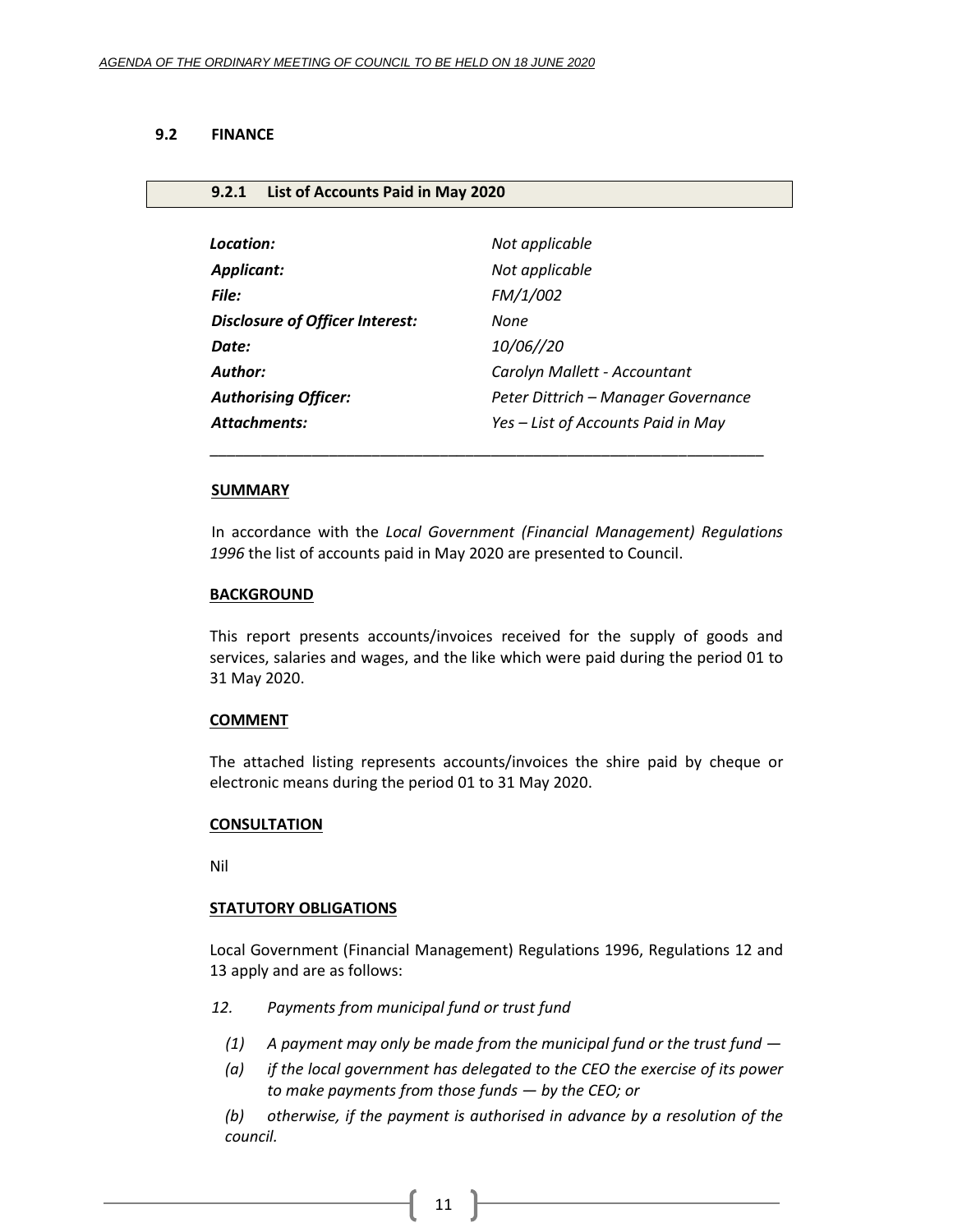- *(2) The council must not authorise a payment from those funds until a list prepared under regulation 13(2) containing details of the accounts to be paid has been presented to the council.*
- *13. Lists of accounts*
- *(1) If the local government has delegated to the CEO the exercise of its power to make payments from the municipal fund or the trust fund, a list of accounts paid by the CEO is to be prepared each month showing for each account paid since the last such list was prepared —*
	- *(a) the payee's name;*
	- *(b) the amount of the payment;*
	- *(c) the date of the payment; and*
	- *(d) sufficient information to identify the transaction.*
	- *(2) A list of accounts for approval to be paid is to be prepared each month showing —*
	- *(a) for each account which requires council authorisation in that month —*
		- *(i) the payee's name;*
		- *(ii) the amount of the payment; and*
		- *(iii) sufficient information to identify the transaction; and*
	- *(b) the date of the meeting of the council to which the list is to be presented.*
- *(3) A list prepared under sub regulation (1) or (2) is to be —*
	- *(a) presented to the council at the next ordinary meeting of the council after the list is prepared; and*
	- *(b) recorded in the minutes of that meeting.*

## **POLICY IMPLICATIONS**

Council's *Authority to Make Payments Policy* has application.

## **BUDGET/FINANCIAL IMPLICATIONS**

Account payments accorded with a detailed 2019-20 Annual Budget

## **STRATEGIC IMPLICATIONS**

Nil

## **VOTING REQUIREMENTS**

Simple Majority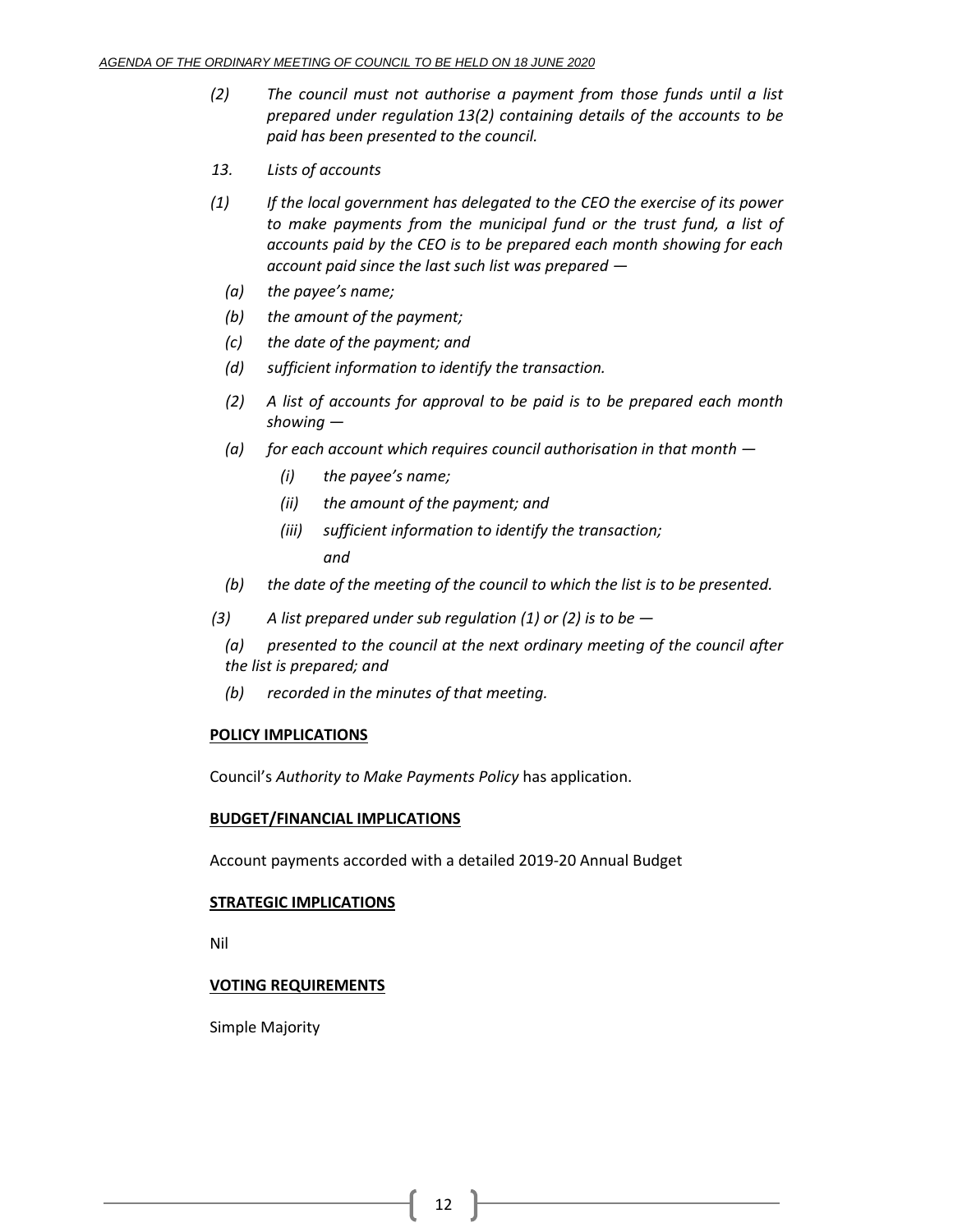## **OFFICER RECOMMENDATION – Item 9.2.1**

**That at its May 2020 ordinary meeting Council receive as presented the list of accounts paid in May 2020, totalling \$1,253,398.98 from Municipal account, \$45,163.25 from Police Licensing account and \$7.76 from Boyup Brook Early Learning Centre account, as represented by:**

| <b>Municipal Cheques</b>             | 20389 - 20404     |    | 24,804.13      |
|--------------------------------------|-------------------|----|----------------|
| <b>Municipal Electronic Payments</b> | EFT9279 - EFT9402 |    | \$1,007,240.29 |
| <b>Municipal Direct Payments</b>     |                   |    | \$221,354.56   |
| <b>Police Licensing Payments</b>     |                   | S  | 45,163.25      |
| <b>BBELC Payments</b>                |                   | S. | 7.76           |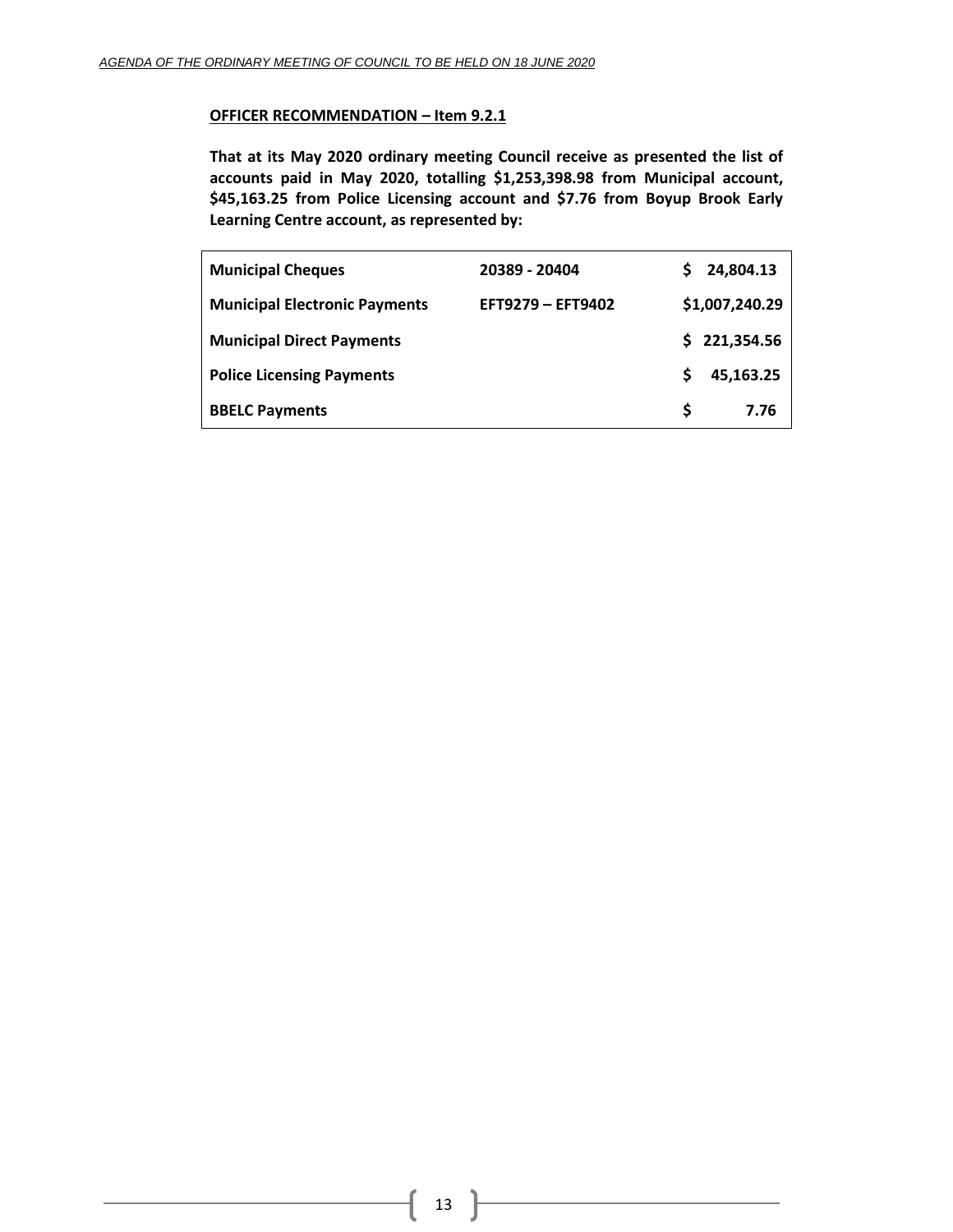## <span id="page-13-0"></span>**9.2.2 31 May 2020 Statement of Financial Activity**

| Location:                              | Not applicable                      |
|----------------------------------------|-------------------------------------|
| <b>Applicant:</b>                      | Not applicable                      |
| <b>File:</b>                           | FM/10/003                           |
| <b>Disclosure of Officer Interest:</b> | None                                |
| Date:                                  | 10 June 2020                        |
| <b>Authors:</b>                        | Peter Dittrich - Manager Governance |
| <b>Authorizing Officer:</b>            | Chris Smith - CEO                   |
| <b>Attachments:</b>                    | 31 May 2020 Financial Reports       |

*\_\_\_\_\_\_\_\_\_\_\_\_\_\_\_\_\_\_\_\_\_\_\_\_\_\_\_\_\_\_\_\_\_\_\_\_\_\_\_\_\_\_\_\_\_\_\_\_\_\_\_\_\_\_\_\_\_\_\_\_\_\_\_\_\_\_\_\_\_\_\_\_*

#### **SUMMARY**

This report recommends that Council receive the Statement of Financial Activities and Net Current Assets for the month ended 31 May 2020.

#### **BACKGROUND**

Section 6.4 of the Local Government Act 1995 places financial reporting obligations on local government operations.

Regulation 34.(1)–(4) of the Local Government (Financial Management) Regulations 1996 requires the local government to prepare a *Statement of Financial Activity*.

The regulations also prescribe the content of the reports, and that details of items of Material Variances shall also listed.

## **COMMENT**

It is a statutory requirement that the statement of financial activity be prepared each month (Regulation 34.(1A)), and that it be presented at an ordinary meeting of the Council within 2 months after the end of the month to which the statement relates (Regulation 34.(4)(a)).

#### **CONSULTATION** - Nil

## **STATUTORY OBLIGATIONS**

Local Government (Financial Management) Regulations 1996, Regulation 34.(1A)

Local Government (Financial Management) Regulations 1996, Regulation 34.(4)(a)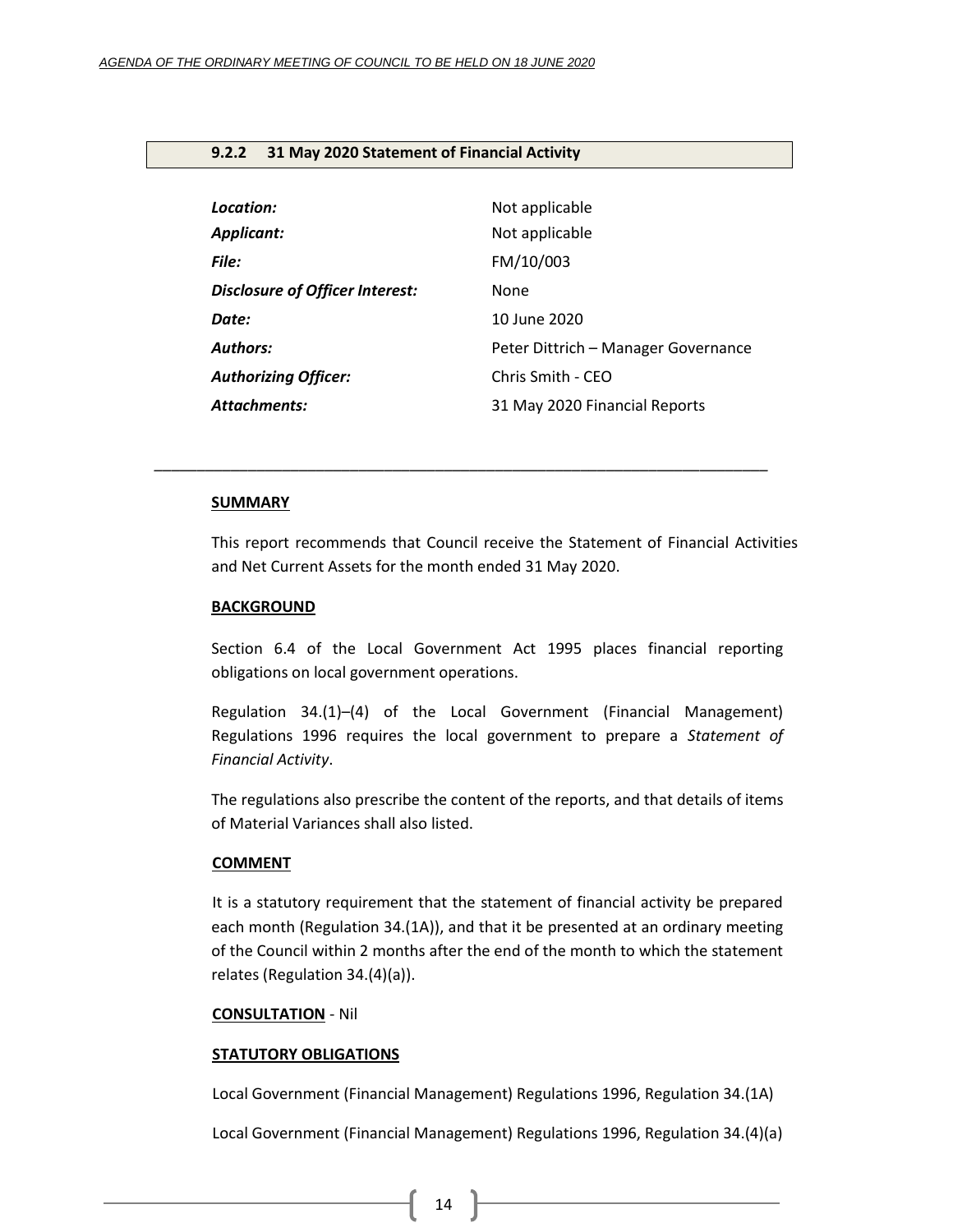## **POLICY IMPLICATIONS** - Nil

#### **BUDGET/FINANCIAL IMPLICATIONS**

As presented in the attached reports.

## **STRATEGIC IMPLICATIONS** - Nil

#### **VOTING REQUIREMENTS**

Simple Majority

## **OFFICER RECOMMENDATION – Item 9.2.2**

That having had regard for any material variances, Council receive the 31 May 2020 Statements of Financial Activity and Statements of Net Current Assets, as presented.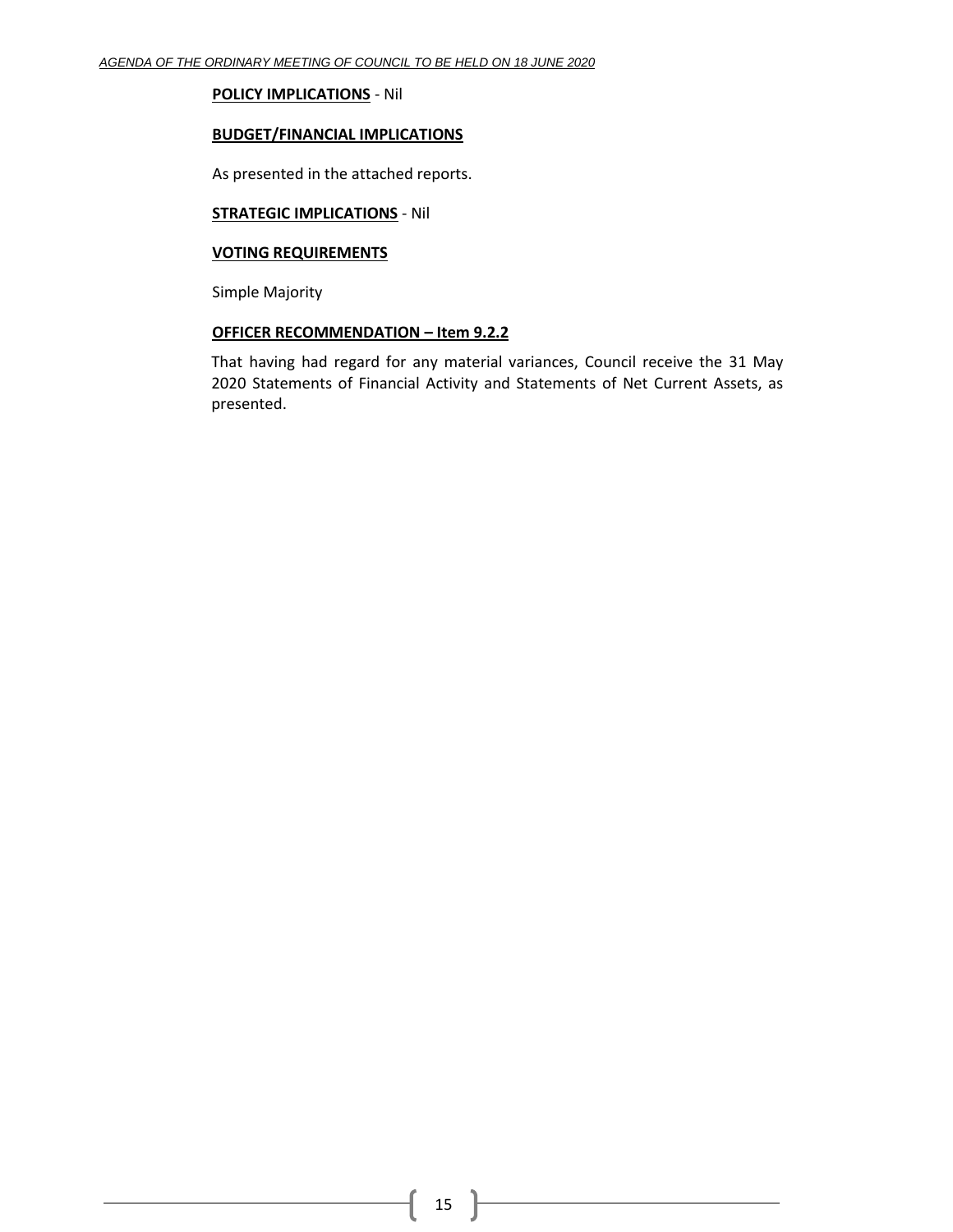#### <span id="page-15-1"></span><span id="page-15-0"></span>**9.3 CHIEF EXECUTIVE OFFICER**

#### **9.3.1 Revoking of Resolutions**

| Location:                              | N/a                     |
|----------------------------------------|-------------------------|
| Applicant:                             | N/a                     |
| <b>Disclosure of Officer Interest:</b> | None                    |
| Date:                                  | 8 June 2020             |
| <b>Author:</b>                         | Maria Lane              |
| <b>Authorizing Officer:</b>            | Christopher Smith - CEO |
| <b>Attachments:</b>                    | Yes                     |

#### **SUMMARY**

The purpose of this report is for Council to consider revoking resolutions that are outstanding and are no longer required.

\_\_\_\_\_\_\_\_\_\_\_\_\_\_\_\_\_\_\_\_\_\_\_\_\_\_\_\_\_\_\_\_\_\_\_\_\_\_\_\_\_\_\_\_\_\_\_\_\_\_\_\_\_\_\_\_\_\_\_\_\_\_\_\_\_\_\_

#### **BACKGROUND**

There are a number of resolutions of Council dating back to 2015 that have not been actioned. It is requested that Council review those resolutions and revoke those resolutions that are no longer required.

#### **COMMENT**

Council will need to review each of the outstanding resolutions and revoke each resolution that is no longer required.

At least one third of Council Members are needed to support the motion to revoke a resolution and before the motion to revoke the resolution is put.

#### **CONSULTATION**

Nil.

#### **STATUTORY OBLIGATIONS**

Shire of Boyup Brook Local Law No.1 Standing Orders Section 16.20 requires:

#### *16.20 Revoking Decisions - When This Can Occur*

*16.20.1 A substantive motion may be revoked at any time provided that no action in relation to the resolution being rescinded has already occurred;*

*16.20.2 If a decision has been made at a Council or a committee meeting*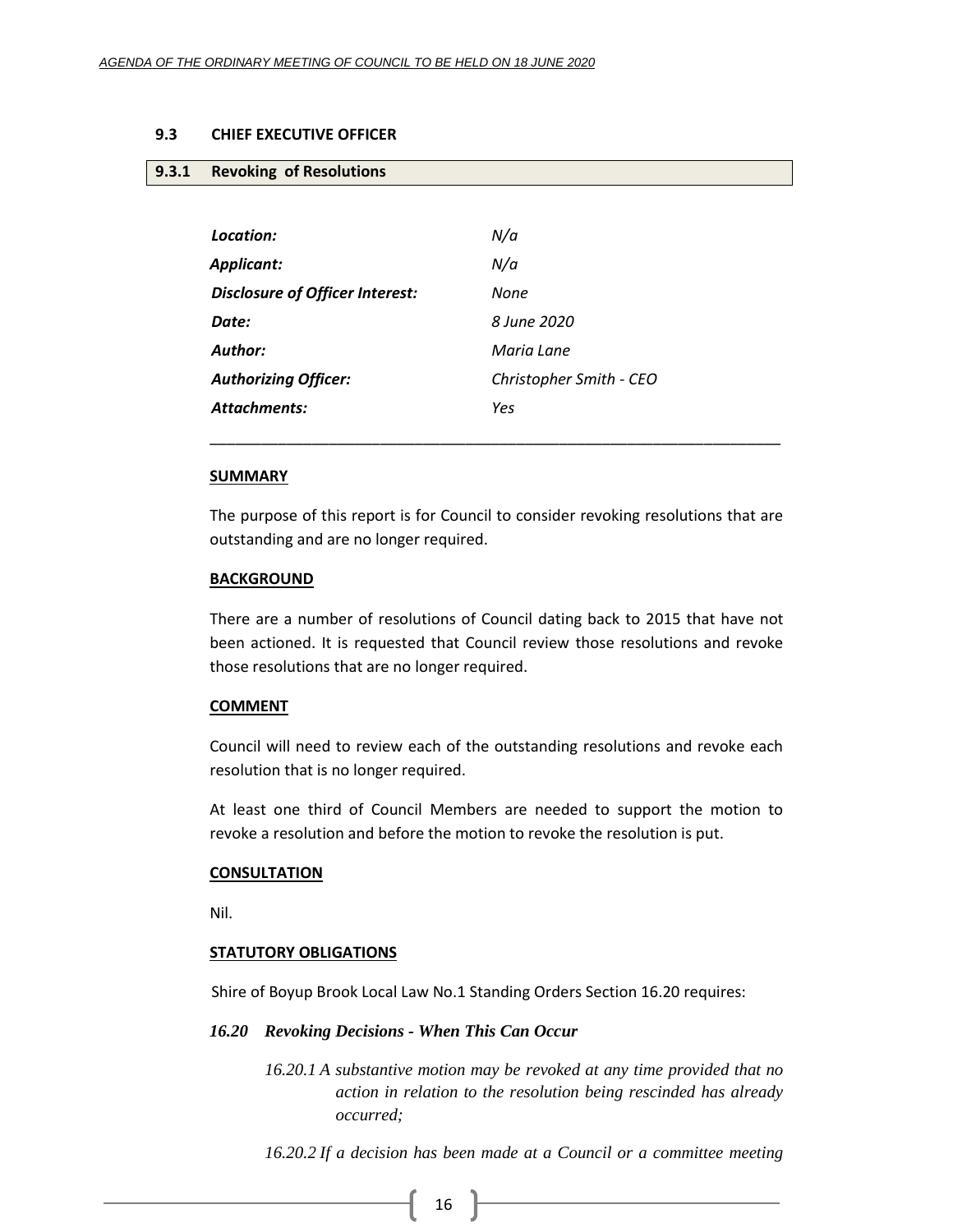*then any motion to revoke or change the decision must be supported-*

- *(a) in the case where an attempt to revoke or change the decision has been made within the previous three months but had failed, by an absolute majority; or*
- *(b) in any other case, by at least one third of the number of offices (whether vacant or not) of members of the Council or committee,*

*inclusive of the mover.*

- *16.20.3 If a decision has been made at a Council or a committee meeting then any decision to revoke or change the first-mentioned decision must be made*
	- *(a) in the case where the decision to be revoked or changed was required to be made by an absolute majority or by a special majority, by that kind of majority; or*
	- *(b) in any other case, by an absolute majority.*
- *16.20.4 This clause does not apply to the change to the change of a decision unless the effect of the change would be that the decision would be revoked or would become substantially different.*

## **POLICY IMPLICATIONS**

Nil.

## **BUDGET/FINANCIAL IMPLICATIONS**

Nil.

## **STRATEGIC IMPLICATIONS**

Good Governance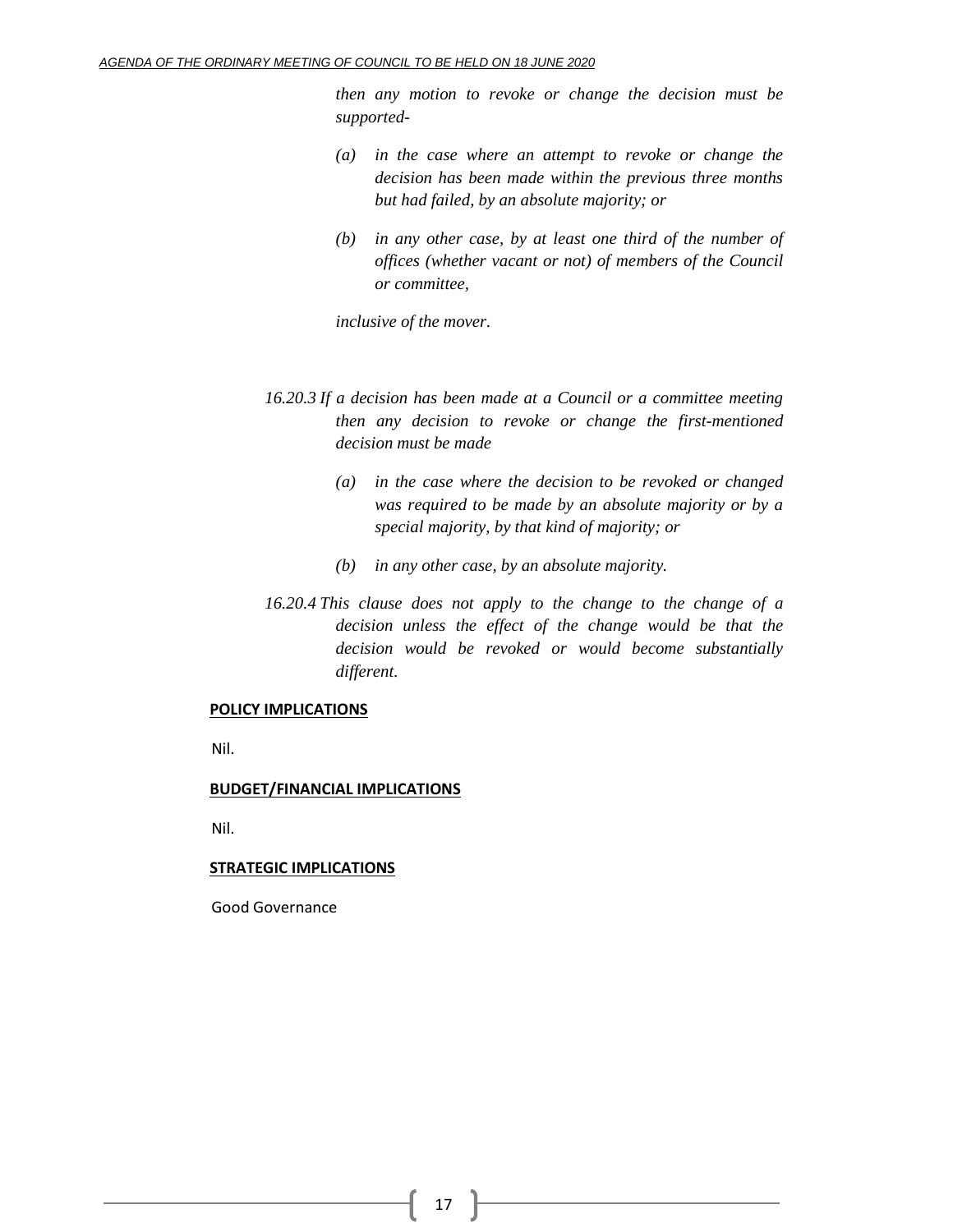## **SUSTAINABILITY IMPLICATIONS**

- ➢ **Environmental** Nil
- ➢ **Economic** Nil.
- ➢ **Socia**l Nil

## **VOTING REQUIREMENTS**

Absolute majority

## **OFFICER RECOMMENDATION – Item 9.3.1**

- 1. That Council revoke the following resolutions:
	- $> 134/17$
	- $> 70/18$
	- $\geq 189/19$
	- $\geq 198/19$
	- $\geq$  290/19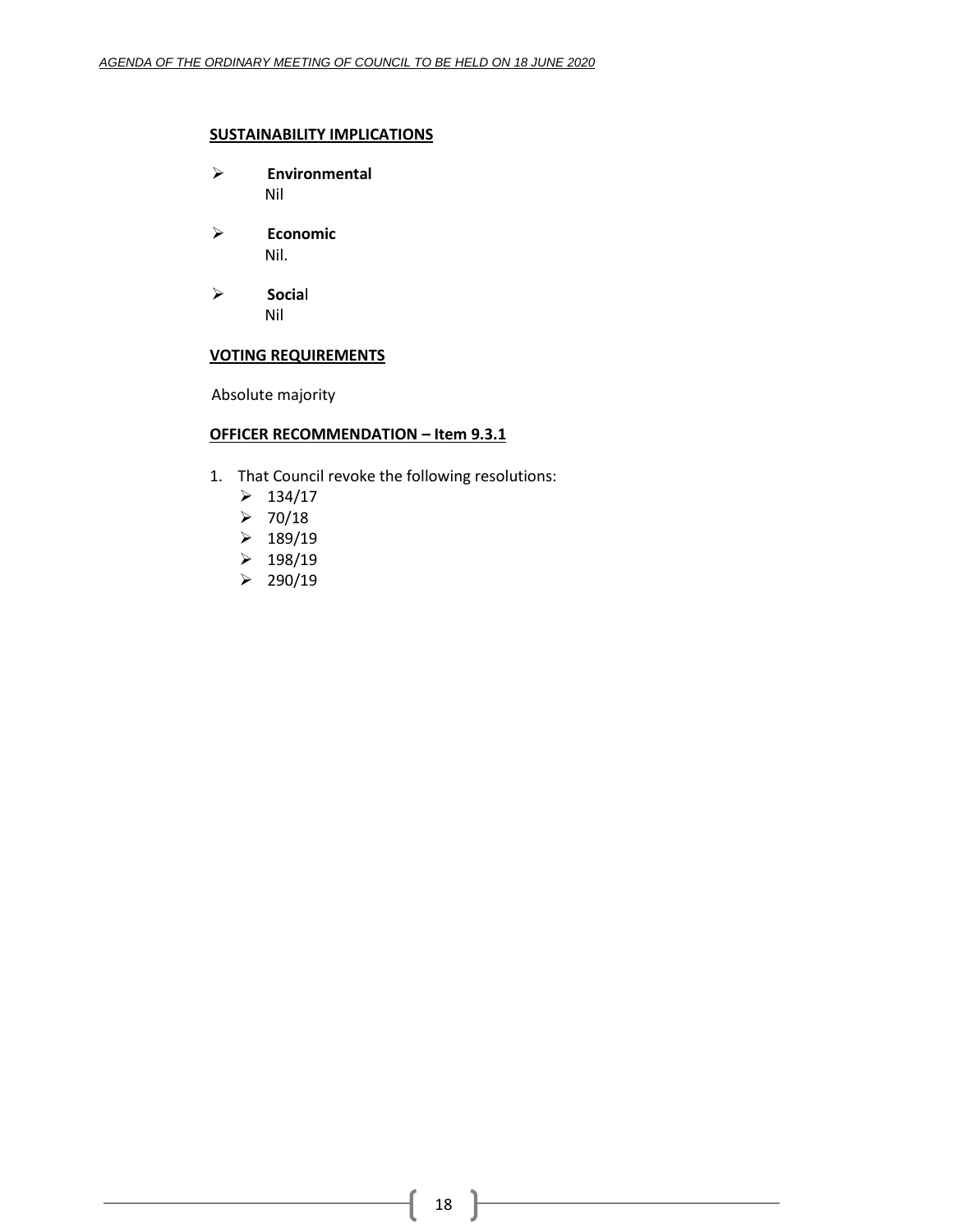#### <span id="page-18-0"></span>**9.3.2 Shire Boyup Brook Local Planning Strategy – Final Consideration**

| Location:                       | Shire Boyup Brook                                                        |  |  |  |
|---------------------------------|--------------------------------------------------------------------------|--|--|--|
| <b>Applicant:</b>               | Shire Boyup Brook                                                        |  |  |  |
| <b>File:</b>                    | LPS                                                                      |  |  |  |
| Disclosure of Officer Interest: | None                                                                     |  |  |  |
| Date:                           | 18 June 2020                                                             |  |  |  |
| Author:                         | A Nicoll (Town Planner)                                                  |  |  |  |
| <b>Authorizing Officer:</b>     | C Smith (Chief Executive Officer)                                        |  |  |  |
| <b>Attachments:</b>             | 1. Draft (advertised) Local Planning Strategy;                           |  |  |  |
|                                 | Schedule<br>of<br><b>Submissions</b><br>2.LPS<br>and<br>Recommendations; |  |  |  |
|                                 | 3. Submissions.                                                          |  |  |  |

#### **SUMMARY**

Under the *Planning and Development (Local Planning Schemes) Regulations 2015 (Regulations),* a local government must prepare a local planning strategy for its local planning scheme.

**\_\_\_\_\_\_\_\_\_\_\_\_\_\_\_\_\_\_\_\_\_\_\_\_\_\_\_\_\_\_\_\_\_\_\_\_\_\_\_\_\_\_\_\_\_\_\_\_\_\_\_\_\_\_\_\_\_\_\_**

A draft Local Planning Strategy (Strategy) has been prepared for the Shire of Boyup Brook. The Strategy sets the strategic direction for settlement growth, informs amendments to the Shire's Local Planning Scheme and informs strategic decisions in relation to land use and development over the next fifteen years.

The draft Strategy was advertised, and submissions received have been assessed, and where appropriate, recommendations made to modify the draft Strategy to address the matters raised.

Council is asked to support the draft Local Planning Strategy subject to recommended modifications and to resolve to submit the draft Strategy to the Western Australian Planning Commission for endorsement. Recommended modifications, together with a summary of submissions, are contained in the 'LPS Schedule of Submissions and Recommendations' (see attachment).

#### **BACKGROUND**

The Shire of Boyup Brook does not have an endorsed 'Local Planning Strategy'.

The Shire endorsed a 'Local Rural Strategy' (LRS) in 2009 and developed a draft 'Townsite Strategy' (TS) in 2014.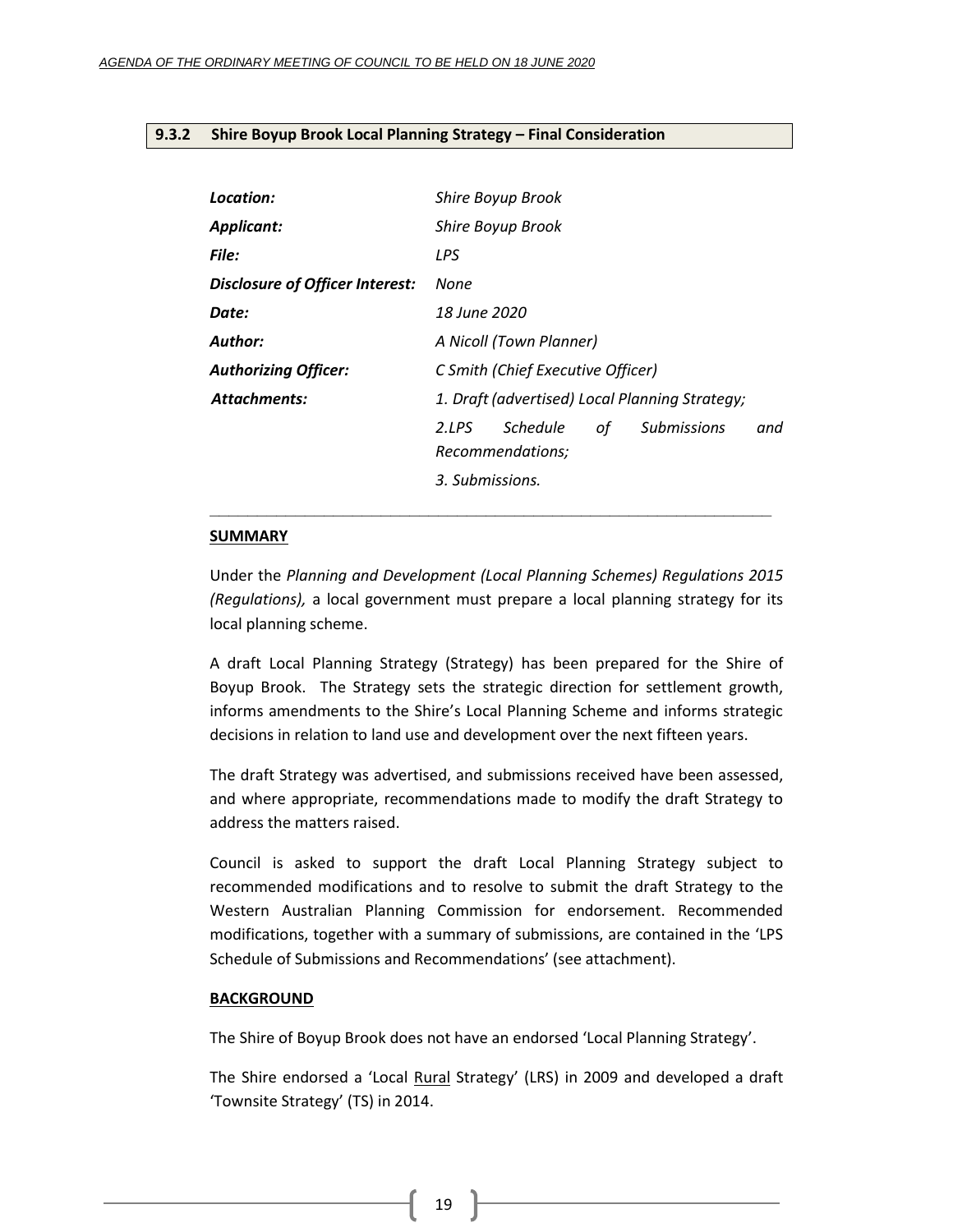On review of the draft TS, the Department of Planning (at the time) suggested that one document, being a 'Local Planning Strategy', would benefit by taking away potential for contradiction between documents (TS and LRS) and to more clearly express the strategic vision, policies and proposals of the local government.

In 2016 a draft Local Planning Strategy was developed in consultation with Shire Councillors.

The draft Strategy made a number of planning recommendations, including identifying:

- New areas for rural living lots; and
- Subdivision potential of existing residential lots, the result of an impending sewerage scheme.

The draft Strategy was then forwarded to the Department of Planning, Lands and Heritage (DPLH) with a request for approval to advertise.

The DPLH, commented that the proposal for additional rural living lots is inappropriate because of an existing oversupply and low demand. The DPLH also commented that the portrayal for subdivision potential of existing residential lots be downgraded because of a state government decision to deny funding of a sewerage scheme.

It was recommended by the DPLH that an area of land adjacent to existing developed land (Gibbs Street) may be suitable for additional residential development. It was suggested that the area may be constructed with onsite sewer and with a range of lot sizes, up to 5000 $m^2$ .

It was also recommended that the subdivision of existing rural living lots into smaller lots (1ha) may be considered to facilitate better use of existing infrastructure and services.

Shire staff made changes to the draft strategy to support recommendations by the DPLH. The Strategy was then advertised, with a total of 16 submissions received.

Submissions were received from State Government Agencies, service providers, planning consultants and land owners. They are broadly categorised in a schedule of submissions, as follows:

- State government agencies and service providers;
- Topic specific submissions;
- General matters; and
- Shire proposed modifications.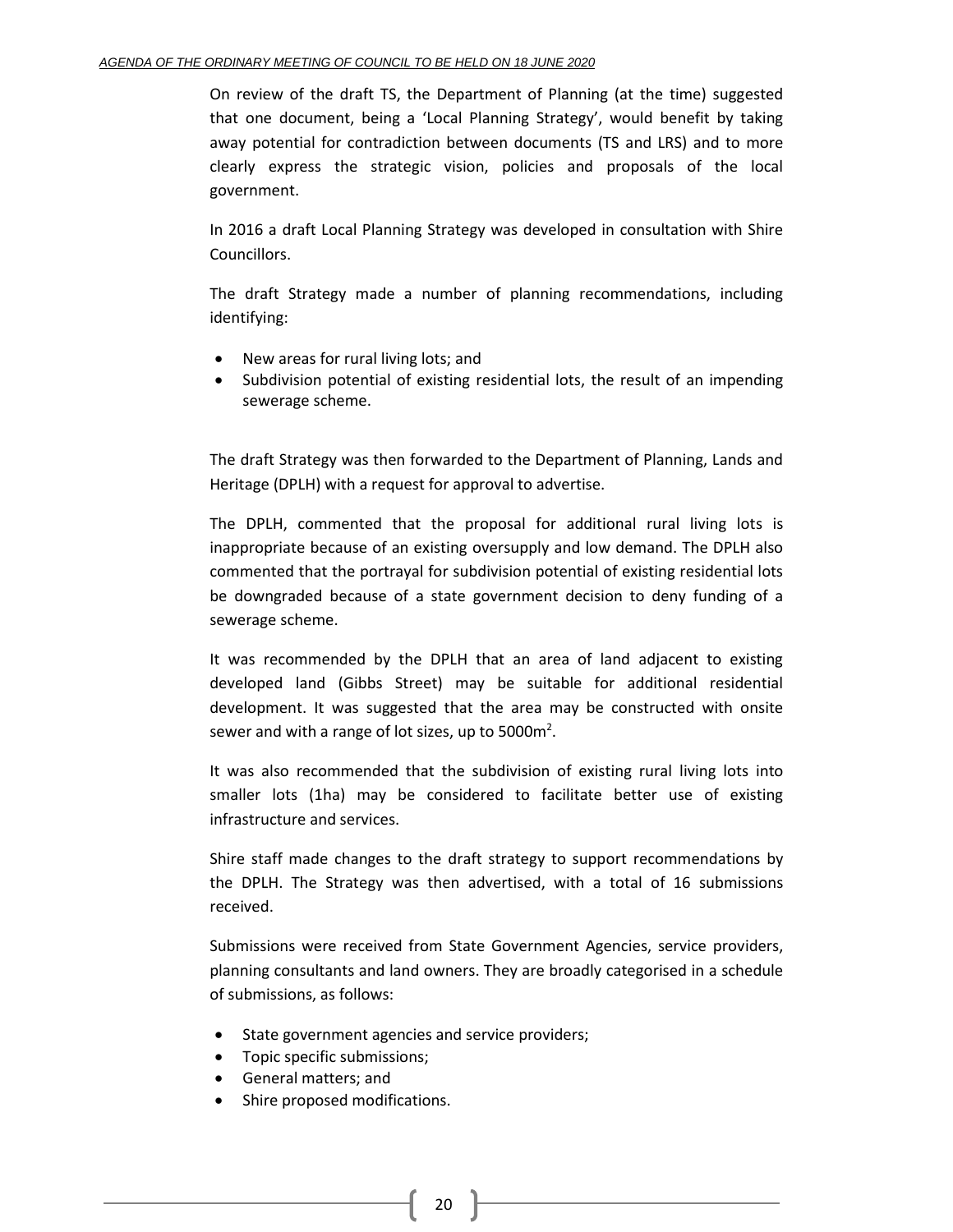Council is requested to support the draft Local Planning Strategy subject to the recommended modifications contained in the 'Schedule of Submissions and Recommendations' and resolve to submit the draft Strategy to the WAPC for endorsement.

## **COMMENT**

The Western Australian Planning Commission emphasizes a need for local planning strategies to provide an overarching framework to future development, land use and governance.

The strategy developed for the Shire recommends different land use and development scenarios for various land parcels in the townsite of Boyup Brook. Twenty three (23) land parcels have been identified for a range of land use and development, including:

- 1) Industrial development;
- 2) Accommodation for aged persons;
- 3) Accommodation for tourists;
- 4) Infill development;
- 5) Residential development; and
- 6) A hub for recreation and community activities.

The strategy sees a future whereby the townsite of Boyup Brook is a safe and vibrant commercial and employment hub with a range of living opportunities and services to support aged persons, tourists and families.

Once the strategy is finally endorsed by the Western Australian Planning Commission, the strategy will become the document driving private sector investment and promoting sustainable development. It will also form the framework for legislative controls affecting development.

The submissions received from State government agencies and service providers predominately raise matters in relation to;

- Policies and the processes that govern their operations and application to the draft Strategy;
- Corrections and additional/improved information that relates to their areas of operation; and
- Suggested additional and/or improved actions.

In most instances, the proposed modifications by State government agencies and service providers were supported.

The submissions received in relation to the general public predominantly raise concern in regard to protecting the environment, supporting tourism and the designation of investigation areas under the draft Strategy.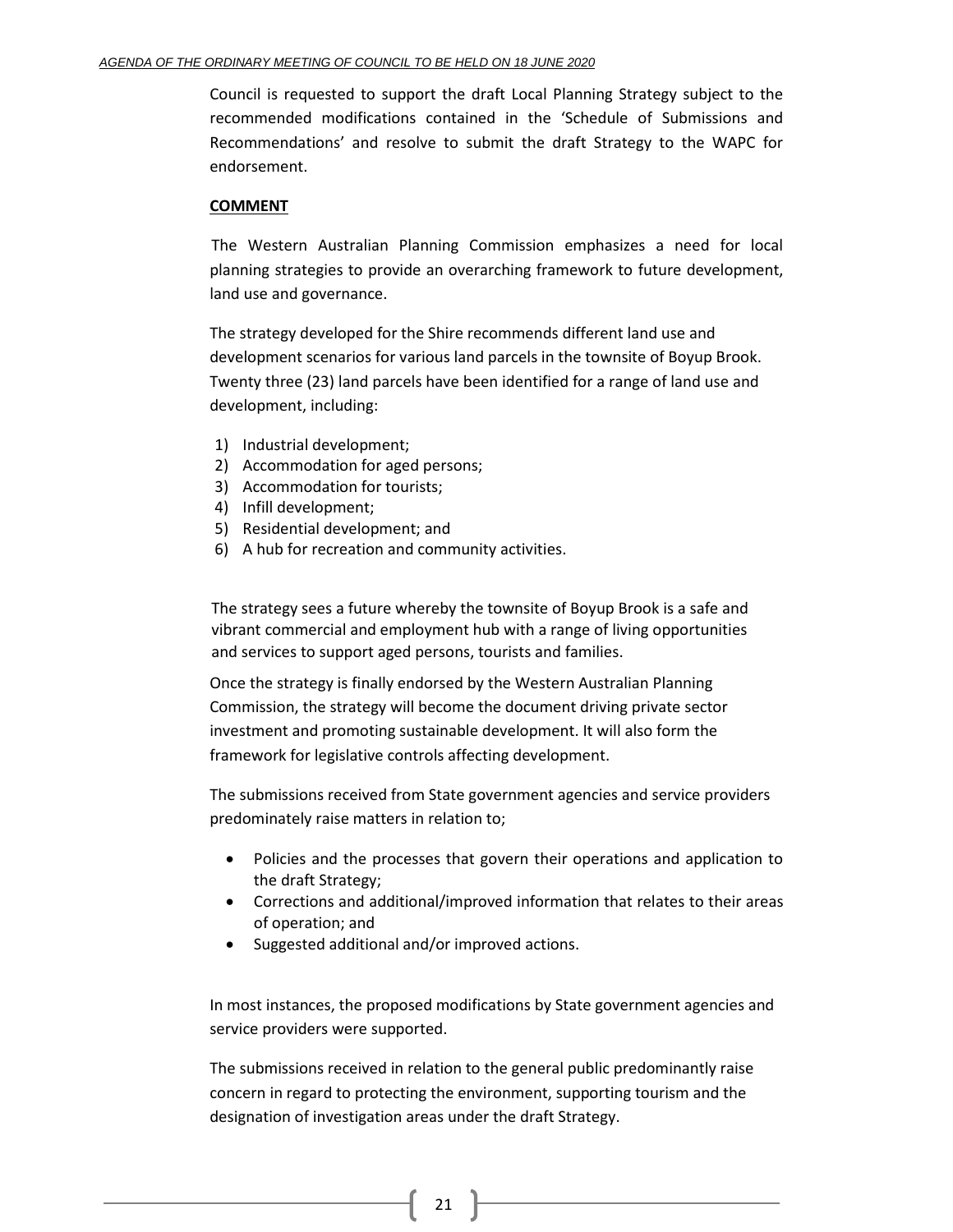In most instances, the proposed modifications by members of the public were supported.

We did receive a submission from a landholder requesting to identify their land (Lots 51, 1007 and 1118 Boyup Brook-Arthur Road) for development into 2000 $m<sup>2</sup>$ lots. Planning staff have recommended that the request be dismissed for the following reasons:

- The Local Planning Strategy has earmarked a suitable quantity of new land to satisfy current demand of varying (living) lot sizes.
- There is no need to identify any new areas beyond what is currently identified within the strategy.
- The Shire consulted with the Department of Planning Lands and Heritage (DPLH) on the idea of identifying the Lots 51, 1007 and 1118 Boyup Brook-Arthur Road for development into 2000m<sup>2</sup> lots. The DPLH recommended not including the subject land within the Strategy, as a future development site. It was calculated that land designated in the Strategy for future residential development could accommodate more than a doubling of the current townsite population.

## **CONSULTATION**

The public advertising of the draft Local Planning Strategy commenced on 23 January 2020 and concluded on 31 March 2020. Public Notices were placed in the Manjimup Times and the Local Shire Gazette. Letters were sent to government agencies and affected landholders.

A total of 16 submissions were received. The submission details, planning officer comments and recommended actions/modifications are contained in the attached 'Schedule of Submissions and Recommendations'.

## **STATUTORY OBLIGATIONS**

Regulation 12A of the Town Planning Regulations 1967 states:

- *1. If a Scheme envisages the zoning or classification of land, the local government shall prepare the Scheme Report under regulation 12 in the*  form of a Local Planning Strategy and forward the Local Planning *Strategy to the Commission.*
- *2. A Local Planning Strategy shall set out the long-term planning directions for the local government apply State and regional planning policies and provide the rationale for the zones and other provisions of the Scheme.*

## **POLICY IMPLICATIONS**

The Local Planning Strategy will draw together several Council policies, strategies and related studies into a single overarching land use planning framework.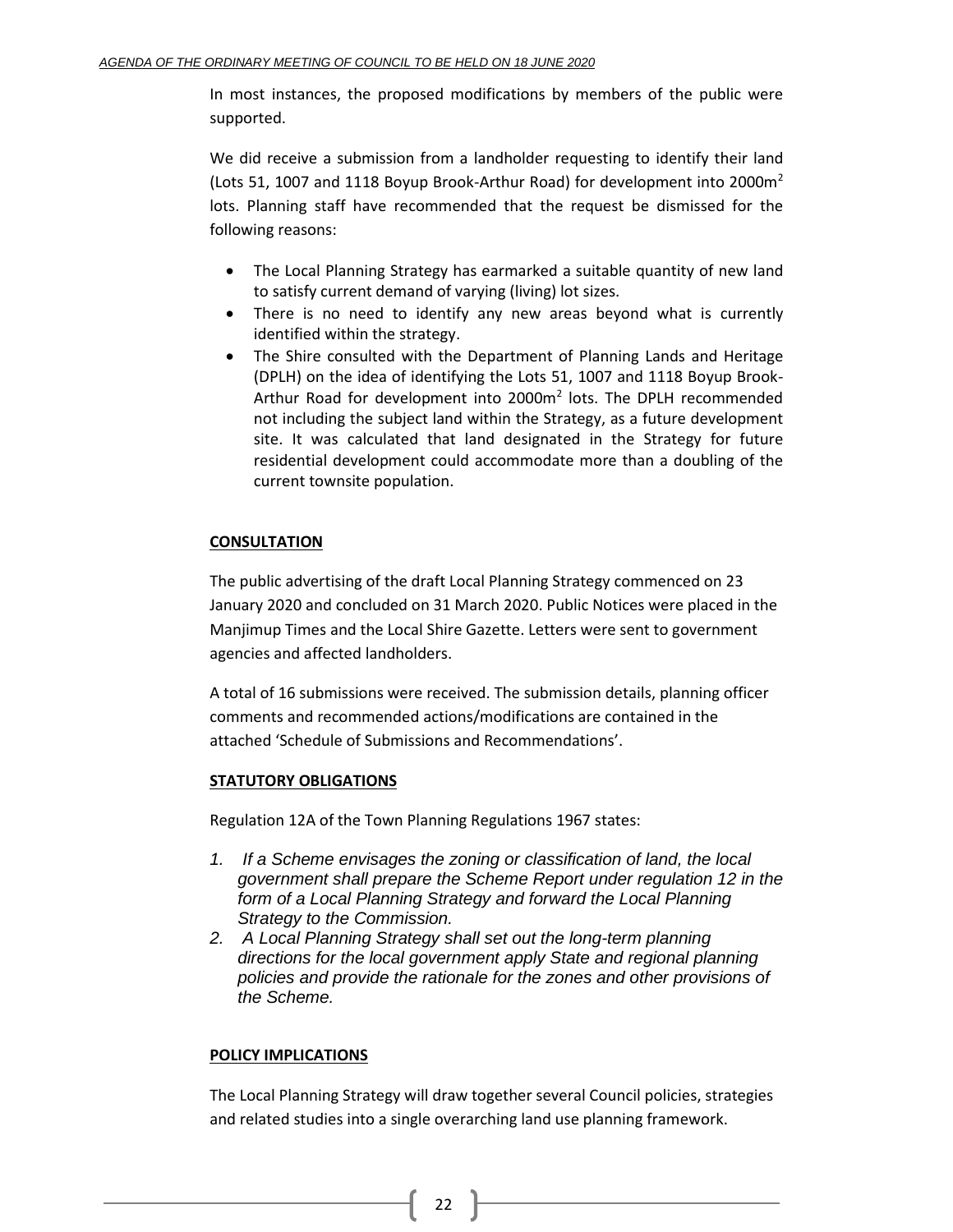Once endorsed by the Commission, the strategy will become the document driving private sector investment and promoting sustainable development. It will also form the framework for legislative controls affecting development.

## **BUDGET/FINANCIAL IMPLICATIONS**

Public advertising of the draft Boyup Brook Local Planning Strategy was undertaken in accordance with the allocated budget.

## **STRATEGIC IMPLICATIONS**

The Shire currently does not have a Local Planning Strategy to guide developers and Councillors in making decisions and to provide direction for the Shire's Scheme.

The proposed Local Planning Strategy sets the strategic direction for settlement growth, informs future review and amendments to the Shire's Local Planning Scheme No. 2 and all other decisions in relation to land use and development over the next fifteen years.

## **CONCLUSION**

The draft Local Planning Strategy has now completed the advertising process.

Planning staff have reviewed the draft Local Planning Strategy having regard for the submissions received and have accordingly recommended modifications. These modifications address matters raised by the submissions and improve the overall content of the draft Strategy.

It is recommended that Council, in pursuance to the *Planning and Development (Local Planning Schemes) Regulations 2015*, resolves to submit a copy of the advertised local planning strategy, the submissions and the schedule of submissions received and proposed modifications to the Western Australia Planning Commission for endorsement.

## **VOTING REQUIREMENTS**

Absolute majority

## **OFFICER RECOMMENDATION – Item 9.3.2**

**THAT Council, in pursuance to Clause 14 (3) of the** *Planning and Development (Local Planning Schemes) Regulations 2015***, RESOLVES to submit a copy of the advertised local planning strategy, submissions and the schedule of submissions/recommendations, to the Western Australia Planning Commission for endorsement.**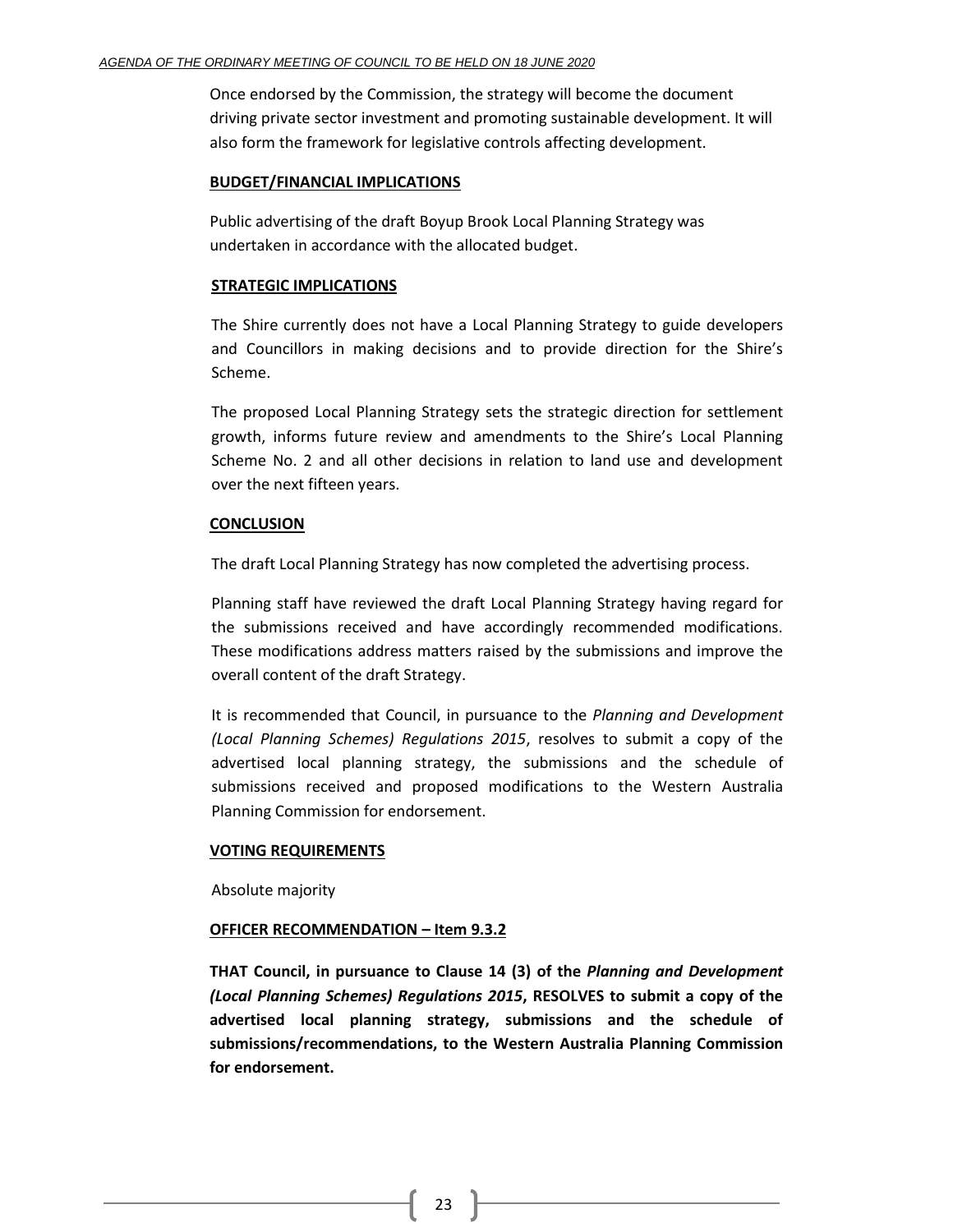#### <span id="page-23-0"></span>**9.3.3 Medical Fees and Charges**

| Location:                              | <b>Medical centre</b>   |
|----------------------------------------|-------------------------|
| <b>Applicant:</b>                      | Doctors                 |
| File:                                  | FM/9/005                |
| <b>Disclosure of Officer Interest:</b> | None                    |
| Date:                                  | 12 June 2020            |
| Author:                                | Christopher Smith       |
| <b>Authorizing Officer:</b>            | Christopher Smith - CEO |
| Attachments:                           | Yes                     |

#### **SUMMARY**

The new Doctors have commenced operation and identified the need to update the fees and charges for the medical centre.

\_\_\_\_\_\_\_\_\_\_\_\_\_\_\_\_\_\_\_\_\_\_\_\_\_\_\_\_\_\_\_\_\_\_\_\_\_\_\_\_\_\_\_\_\_\_\_\_\_\_\_\_\_\_\_\_\_\_\_\_\_\_\_\_\_\_\_

#### **BACKGROUND**

It is the recommendation of the new doctors that the fee structure does not adequately reflect the value of the work performed.

#### **COMMENT**

This item directly affects their proceeds and it is considered best to start this from the earliest date possible so that patients will see the linkage to the new doctors, new structure.

#### **CONSULTATION**

Medical Centre

#### **BUDGET/FINANCIAL IMPLICATIONS**

Will assist in achieving a cost neutral budget for the medical centre in 2020/21.

#### **STRATEGIC IMPLICATIONS**

Council has previously passed a resolution saying that there would be no increase in fees and charges. This resolution needs to be countenanced in the light of whether medical charges are considered separate from normal gazetted fees and charges.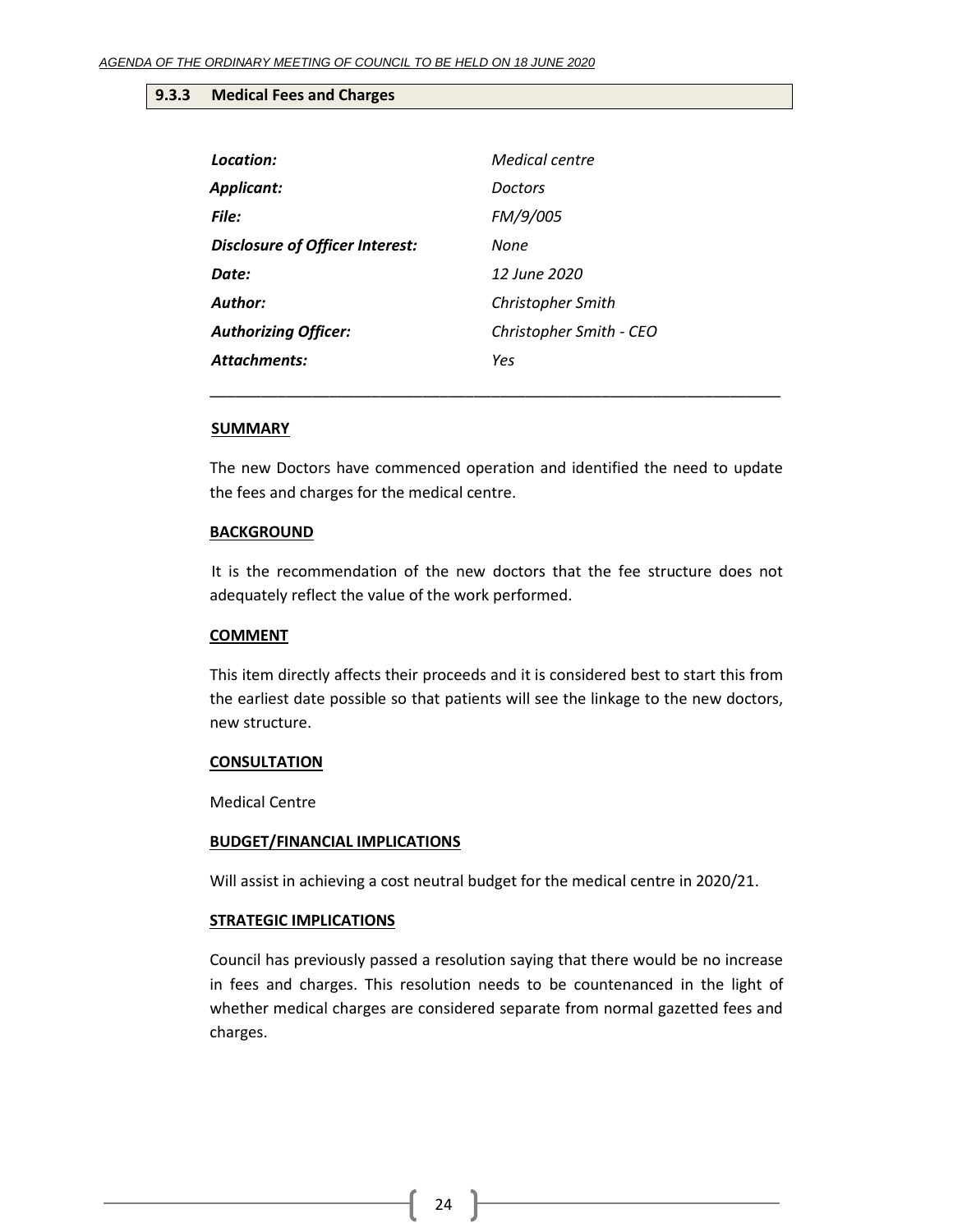## **SUSTAINABILITY IMPLICATIONS**

- ➢ **Environmental** Nil
- ➢ **Economic** Nil.
- ➢ **Socia**l Nil

## **VOTING REQUIREMENTS**

Normal majority

## **OFFICER RECOMMENDATION – Item 9.3.3**

That Council agrees to the changes in fees and charges listed in the attached schedule are implemented from 1 July 2020.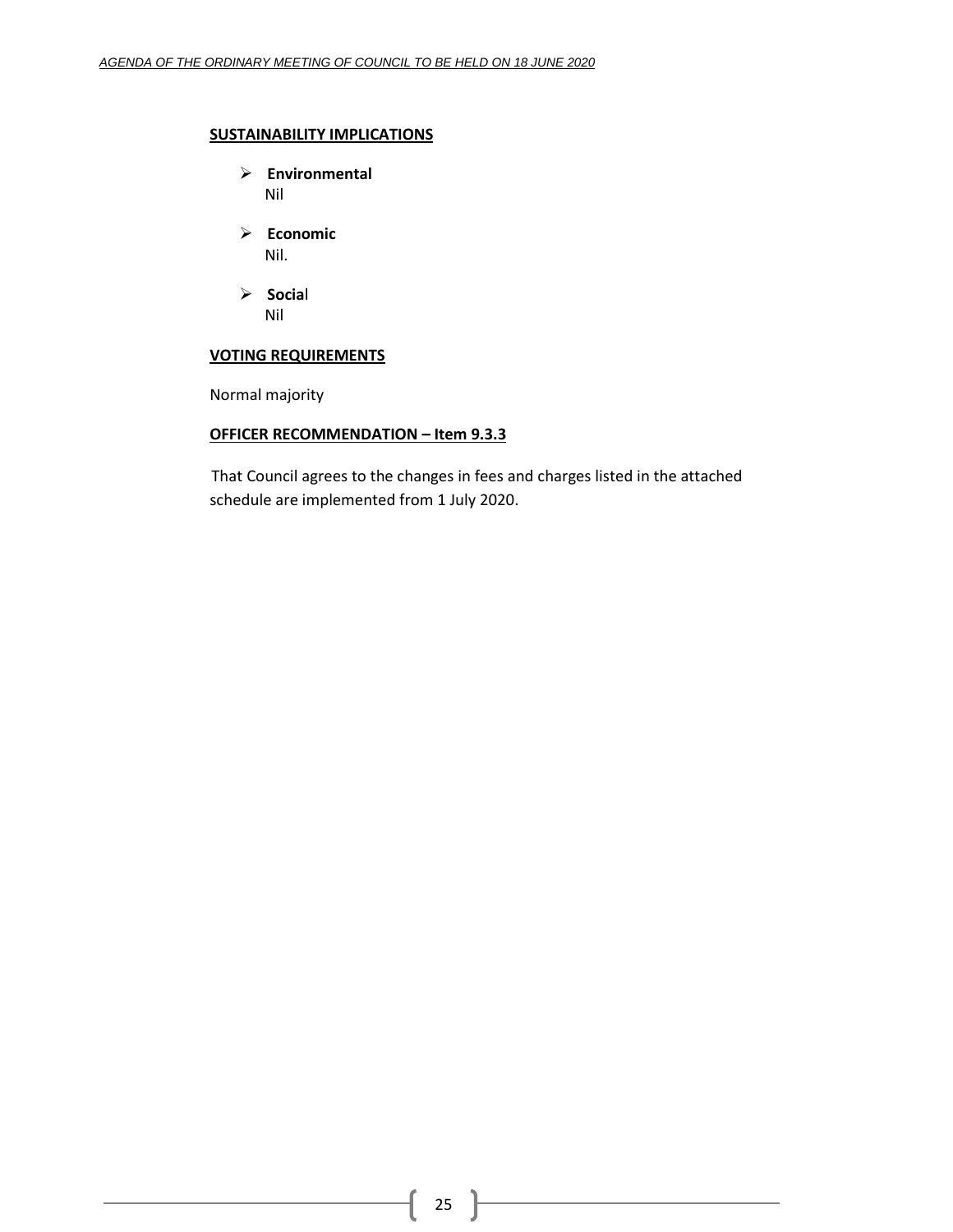#### <span id="page-25-0"></span>**9.3.4 Sale Yards**

| Location:                       | Saleyards                    |
|---------------------------------|------------------------------|
| <b>Applicant:</b>               | Environmental Health Officer |
| File:                           | R33552                       |
| Disclosure of Officer Interest: | None                         |
| Date:                           | 12 June 2020                 |
| Author:                         | Christopher Smith            |
| <b>Authorizing Officer:</b>     | Christopher Smith - CEO      |
| <b>Attachments:</b>             | Yes                          |

#### **SUMMARY**

The washdown facility at the Saleyards is presenting an environmental issue which needs to be addressed.

\_\_\_\_\_\_\_\_\_\_\_\_\_\_\_\_\_\_\_\_\_\_\_\_\_\_\_\_\_\_\_\_\_\_\_\_\_\_\_\_\_\_\_\_\_\_\_\_\_\_\_\_\_\_\_\_\_\_\_\_\_\_\_\_\_\_\_

#### **BACKGROUND**

Daniel Bleechmore has been using the site to wash down his trucks for some time. He does not pay a fee for this benefit although he has been paying for water and electricity at cost. I have had numerous conversations with him in respect of keeping the site clean. He is now refusing to do the clean-up.

#### **COMMENT**

The attached report is self-explanatory.

#### **CONSULTATION**

Mr Bleechmore refused to accept my view that he was obliged to maintain the site.

I asked him to contact a Councillor if he chose to disagree with my determination.

#### **STATUTORY OBLIGATIONS**

Environmental contamination

#### **POLICY IMPLICATIONS**

Nil

#### **BUDGET/FINANCIAL IMPLICATIONS**

The current situation at the Saleyards will cost Council up to \$5,000 to remedy.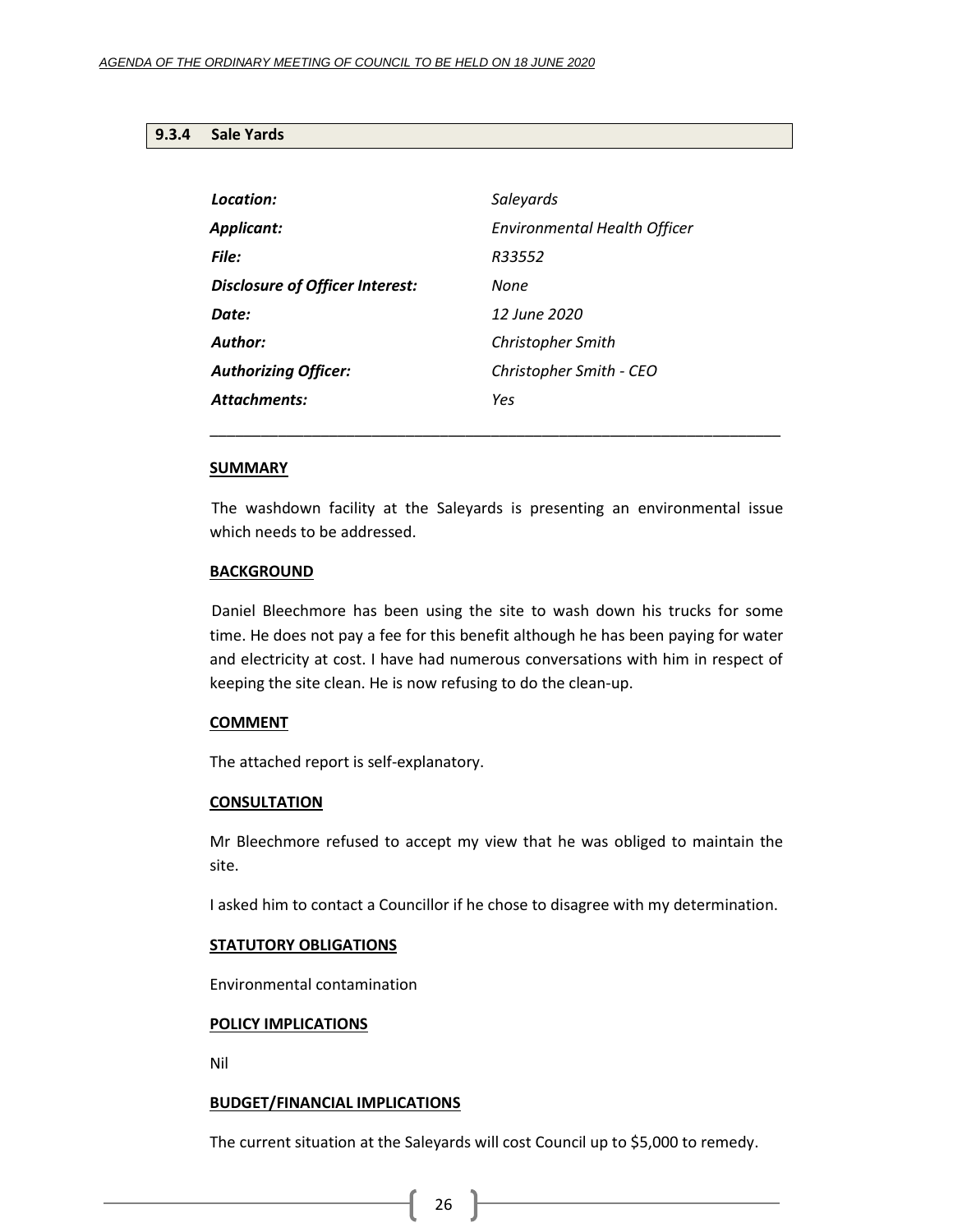## **SUSTAINABILITY IMPLICATIONS**

- ➢ **Environmental** See report
- ➢ **Economic** Nil.
- ➢ **Socia**l Nil

## **VOTING REQUIREMENTS**

Simple majority

## **OFFICER RECOMMENDATION – Item 9.3.4**

That Council agree to the wash down facility at the Saleyards be shut down from 30 June 2020 and that Council rehabilitate the site within next year's budget.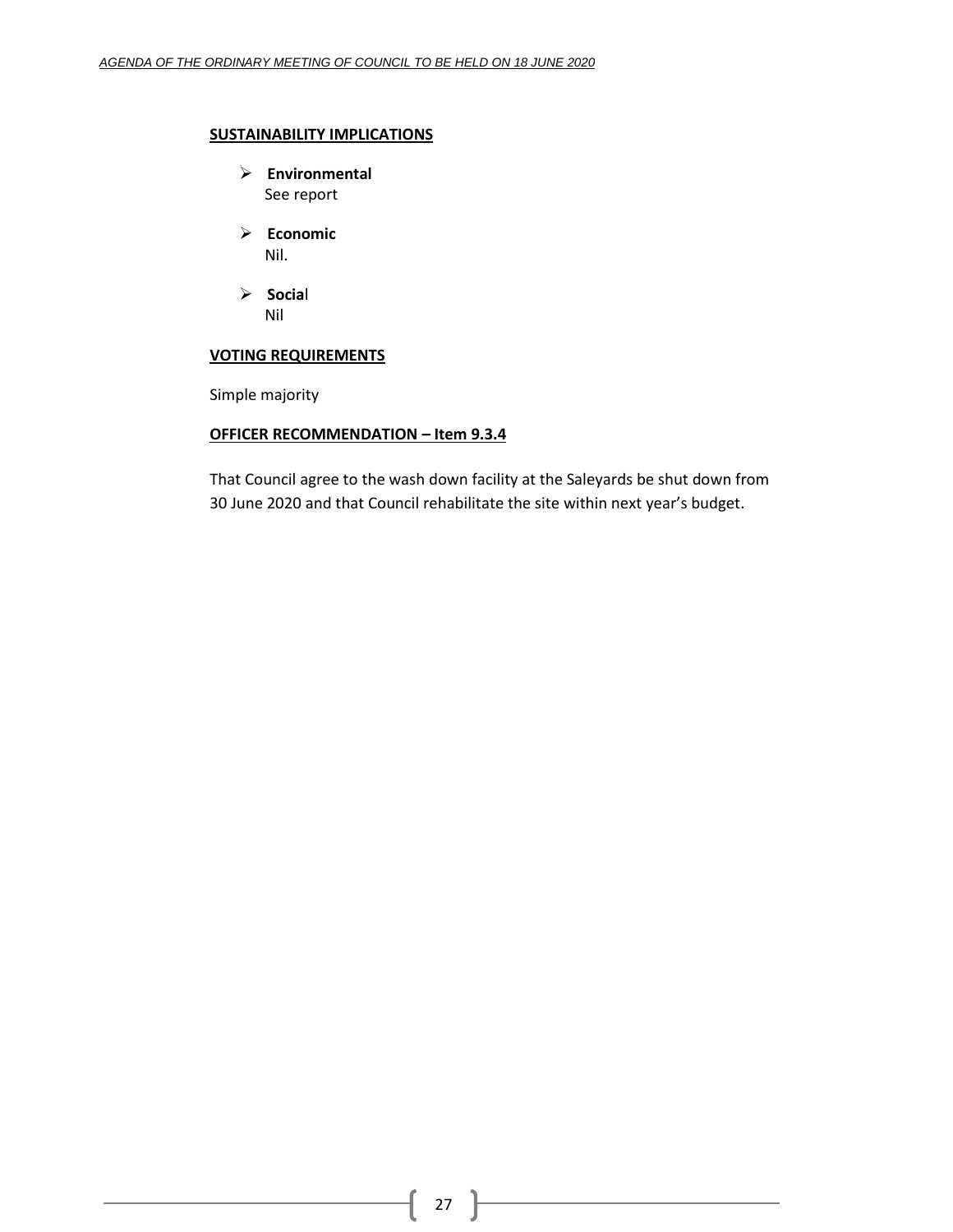#### <span id="page-27-0"></span>**9.3.5 Policy Documents review**

| Location:                              | Main Office                  |
|----------------------------------------|------------------------------|
| <b>Applicant:</b>                      | N/a                          |
| File:                                  | Policy                       |
| <b>Disclosure of Officer Interest:</b> | None                         |
| Date:                                  | 12 June 2020                 |
| Author:                                | Christopher Smith            |
| <b>Authorizing Officer:</b>            | Christopher Smith - CEO      |
| <b>Attachments:</b>                    | previously provided by email |
|                                        |                              |

#### **SUMMARY**

Council is required to review all Policies on an annual basis.

#### **BACKGROUND**

In previous years not all policies have been reviewed. As the new CEO I have reviewed all policies, marked up my suggestions where necessary and emailed to all Councillors. This recommendation is seen as the conclusion of this process for this financial year. A more comprehensive approach will be considered next year including looking at the model policies suggested by LGA expert Margaret Hemsley.

\_\_\_\_\_\_\_\_\_\_\_\_\_\_\_\_\_\_\_\_\_\_\_\_\_\_\_\_\_\_\_\_\_\_\_\_\_\_\_\_\_\_\_\_\_\_\_\_\_\_\_\_\_\_\_\_\_\_\_\_\_\_\_\_\_\_\_

#### **COMMENT**

Generally, the Council Policies have historically been carefully drafted and should not be automatically considered in need of change.

#### **CONSULTATION**

Via email over the last month

#### **STATUTORY OBLIGATIONS**

To comply with the requirements of the Local Government Financial Regulations.

#### **POLICY IMPLICATIONS**

Updating policies where required.

## **BUDGET/FINANCIAL IMPLICATIONS**

Nil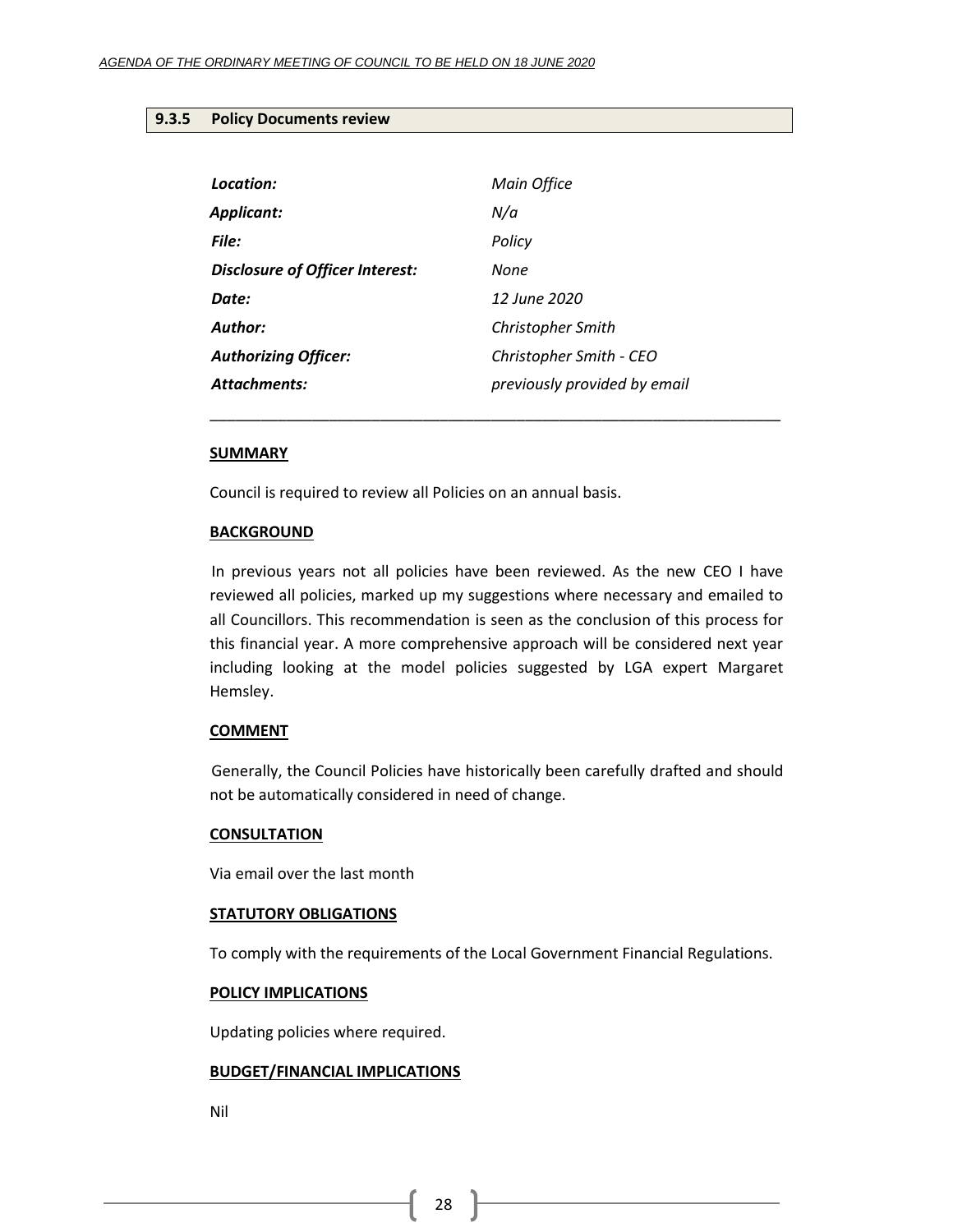#### **STRATEGIC IMPLICATIONS**

Nil

## **SUSTAINABILITY IMPLICATIONS**

- ➢ **Environmental** Nil
- ➢ **Economic** Nil.
- ➢ **Socia**l Nil

## **VOTING REQUIREMENTS**

Normal majority

## **OFFICER RECOMMENDATION – Item 9.3.5**

That Council records in the minutes that all policies have been reviewed in the financial year ending 30 June 2020.